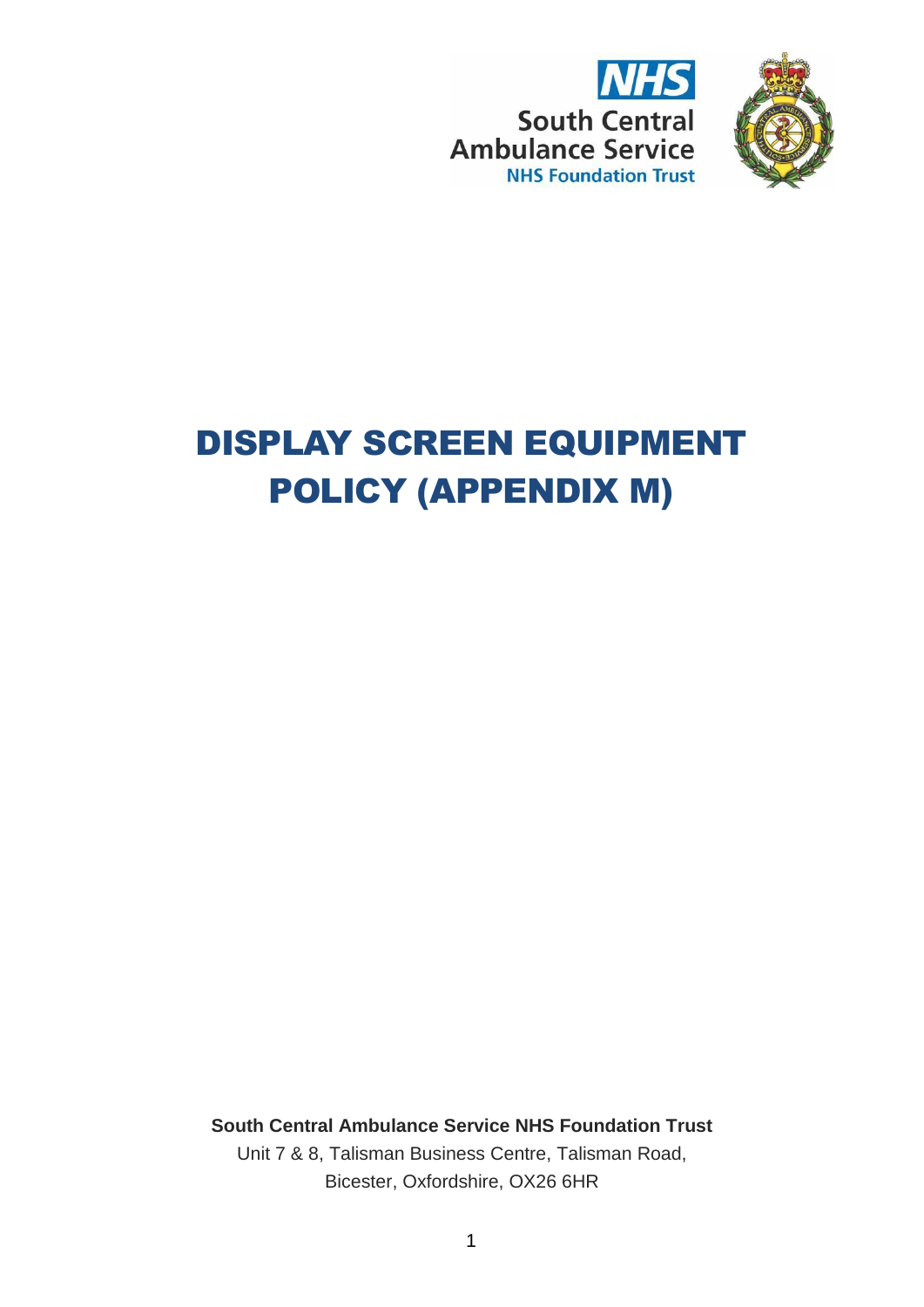# **TABLE OF CONTENTS**

| 1.                                                                            |                                                                                   |  |  |  |
|-------------------------------------------------------------------------------|-----------------------------------------------------------------------------------|--|--|--|
| 2.                                                                            |                                                                                   |  |  |  |
| 3.                                                                            |                                                                                   |  |  |  |
| 4.                                                                            |                                                                                   |  |  |  |
| 5.                                                                            |                                                                                   |  |  |  |
| 6.                                                                            |                                                                                   |  |  |  |
| Arrangements for carrying out display screen equipment workstation risk<br>7. |                                                                                   |  |  |  |
| 8.                                                                            | Health risks and possible concerns associated with display screen equipment<br>14 |  |  |  |
| 9.                                                                            | How to reduce the risks associated with display screen equipment use16            |  |  |  |
| 10.                                                                           |                                                                                   |  |  |  |
| 11.                                                                           |                                                                                   |  |  |  |
| 12.                                                                           |                                                                                   |  |  |  |
| 13.                                                                           |                                                                                   |  |  |  |
| 14.                                                                           |                                                                                   |  |  |  |
| 15.                                                                           |                                                                                   |  |  |  |
| 16.                                                                           |                                                                                   |  |  |  |
| 17.                                                                           |                                                                                   |  |  |  |
| 18.                                                                           |                                                                                   |  |  |  |
| 19.                                                                           |                                                                                   |  |  |  |
| 20.                                                                           | Appendix 2: Display screen equipment risk assessment form 21                      |  |  |  |
| 21.                                                                           | Appendix 3: Display screen equipment workstation guidance22                       |  |  |  |
| 22.                                                                           |                                                                                   |  |  |  |
| 23.                                                                           | Appendix 5: Equality impact assessment form – section one - screening30           |  |  |  |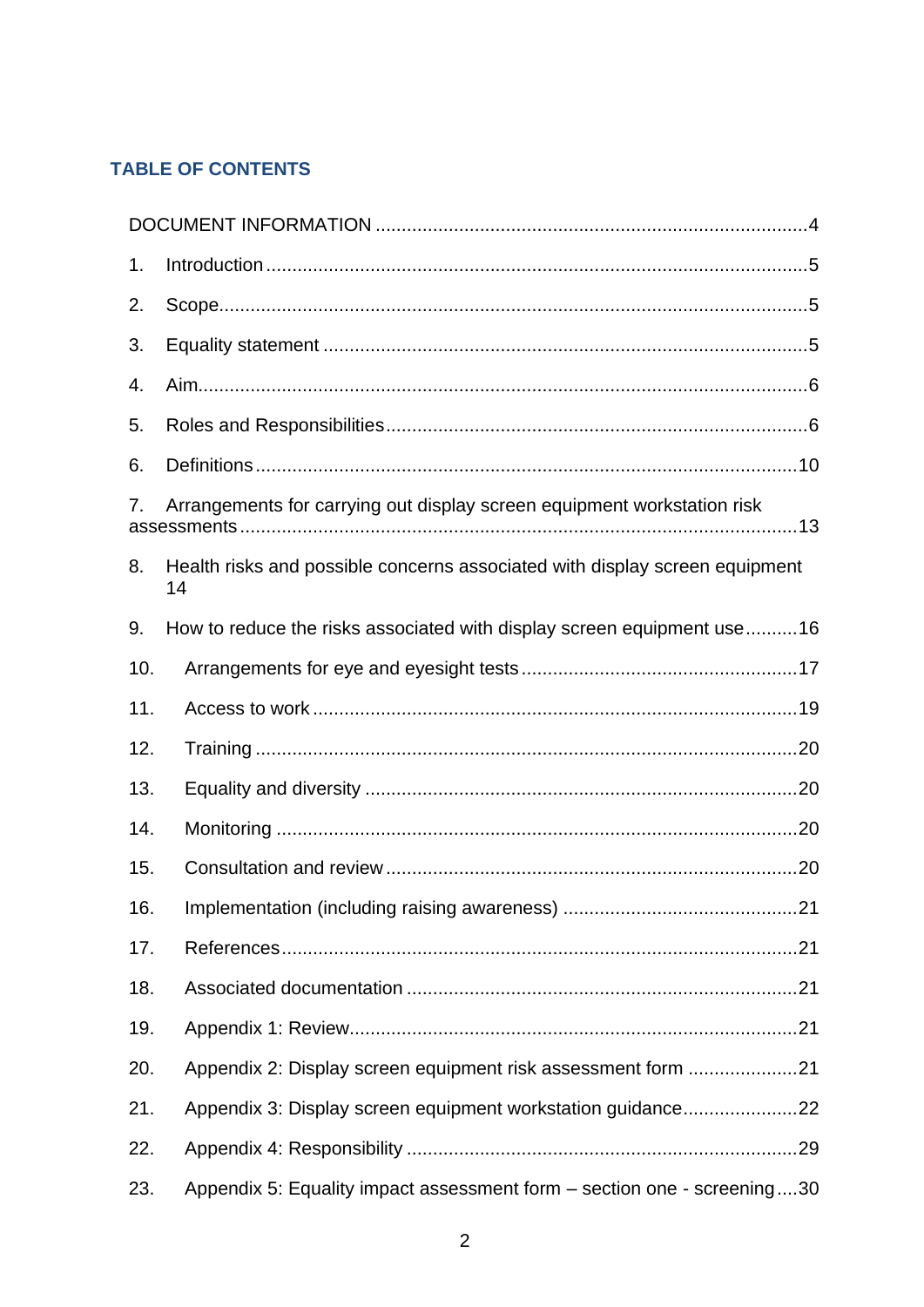| 24. Appendix 6: Equality impact assessment form $-$ section two $-$ full |  |  |
|--------------------------------------------------------------------------|--|--|
|                                                                          |  |  |
|                                                                          |  |  |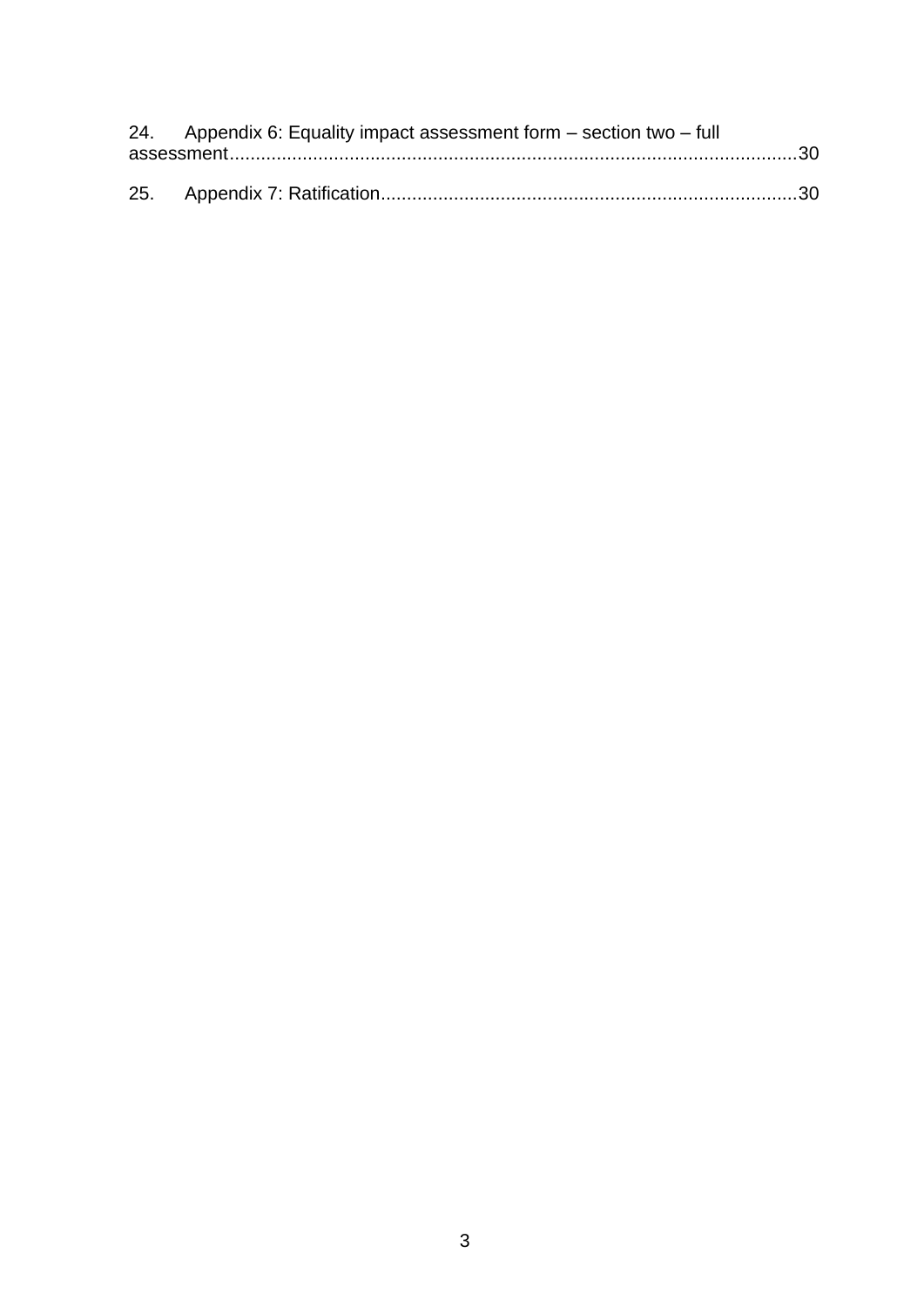# <span id="page-3-0"></span>**DOCUMENT INFORMATION**

| Author:               | John Dunn, Head of Risk and Security |                               |  |
|-----------------------|--------------------------------------|-------------------------------|--|
|                       | <b>Ratifying committee/group:</b>    | Health, Safety and Risk Group |  |
| Date of ratification: |                                      | 29/9/2021.                    |  |
| Date of issue:        |                                      | 7/10/2021                     |  |
| <b>Review date:</b>   |                                      | September 2024.               |  |
|                       |                                      |                               |  |

**Version:** 7.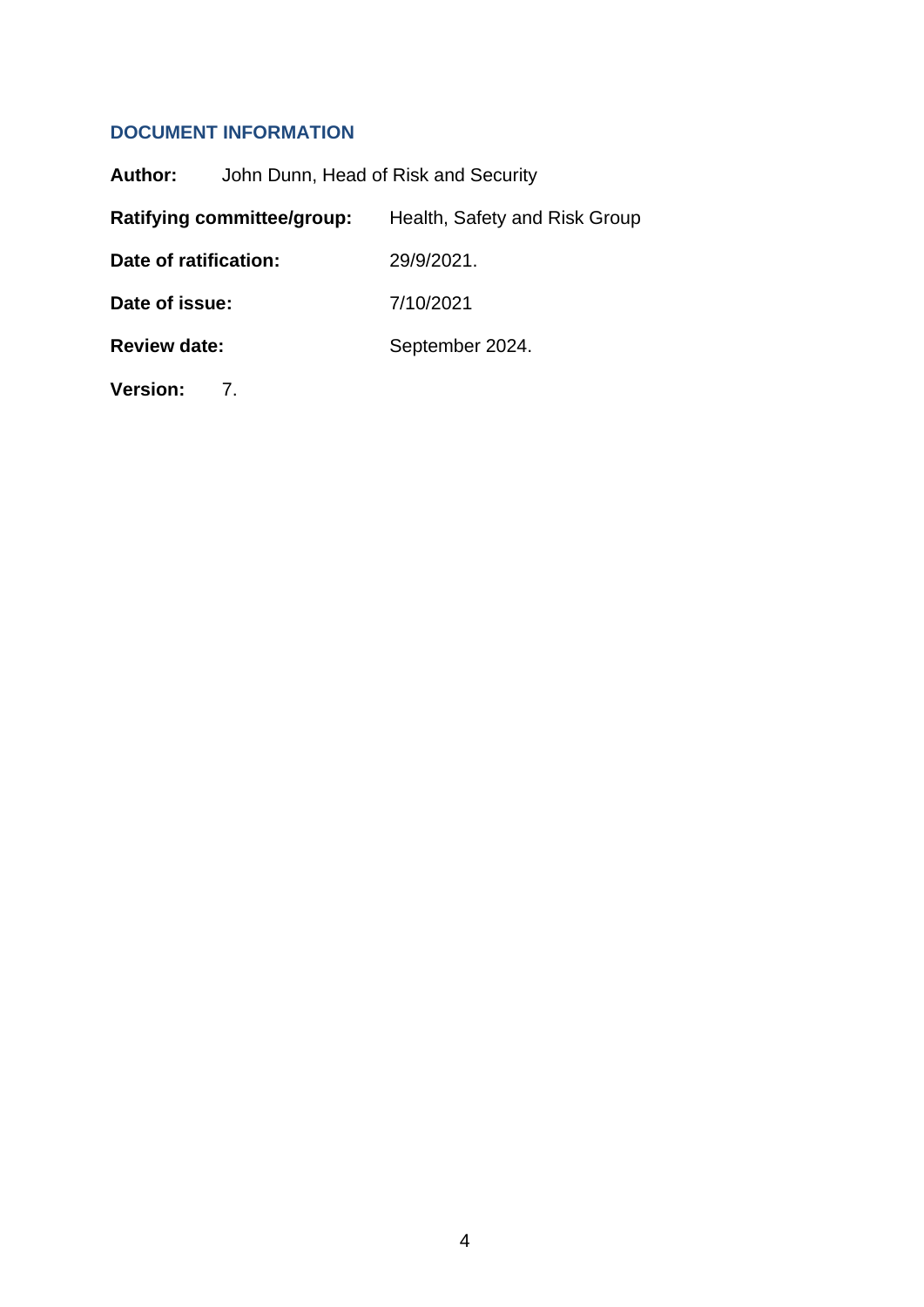# <span id="page-4-0"></span>**1. Introduction**

- 1.1 The South Central Ambulance Service NHS Foundation Trust recognises its duty to comply with the Health and Safety at Work Act (HSWA) 1974 and all subordinate regulations, such as the Display Screen Equipment Regulations 1992 (Amended 2002). Therefore, the Trust is committed to ensuring, so far as is reasonably practicable, the health, safety and welfare of all of its employees, including all those who are designated as display screen equipment users.
- 1.2 The Trust recognises that the continuous use of display screen equipment may present risks to the health, safety and welfare of staff who are designated as display screen equipment users. As a result of this the Trust will fulfil the requirements of the Health and Safety at Work Act 1974 and, more specifically, the Display Screen Equipment Regulations 1992 (Amended 2002) and the Management of Health and Safety at Work Regulations 1992 (Amended 1999) and the Workplace (Health, Safety and Welfare) Regulations 1992 and will do all that is reasonably practicable to protect these staff.

# <span id="page-4-1"></span>**2. Scope**

2.1 This policy applies to every department within the Trust which has designated display screen equipment users. It includes full-and part-time staff who spend most of their time using display screen equipment and also contract workers, temporary workers and bank staff.

# <span id="page-4-2"></span>**3. Equality statement**

- 3.1 The Trust is committed to promoting positive measures that eliminate all forms of unlawful or unfair discrimination on the grounds of age, marriage and civil partnership, disability, race, gender, religion/belief, sexual orientation, gender reassignment and pregnancy/maternity or any other basis not justified by law or relevant to the requirements of the post. The Trust will therefore take every possible step to ensure that this procedure is applied fairly to all employees regardless of the afore mentioned protected characteristics, whether full or part time or employed under a permanent or a fixed term contract or any other irrelevant factor.
- 3.2 By committing to a policy encouraging equality of opportunity and diversity, the Trust values differences between members of the community and within its existing workforce, and actively seeks to benefit from their differing skills, knowledge, and experiences in order to provide an exemplary healthcare service. The Trust is committed to promoting equality and diversity best practice both within the workforce and in any other area where it has influence.
- 3.3 Where there are barriers to understanding; for example, an employee has difficulty in reading or writing, or where English is not their first language, additional support will be put in place wherever necessary to ensure that the process to be followed is understood and that the employee is not disadvantaged at any stage in the procedure. Further information on the support available can be sought from the Human Resources (HR) Department.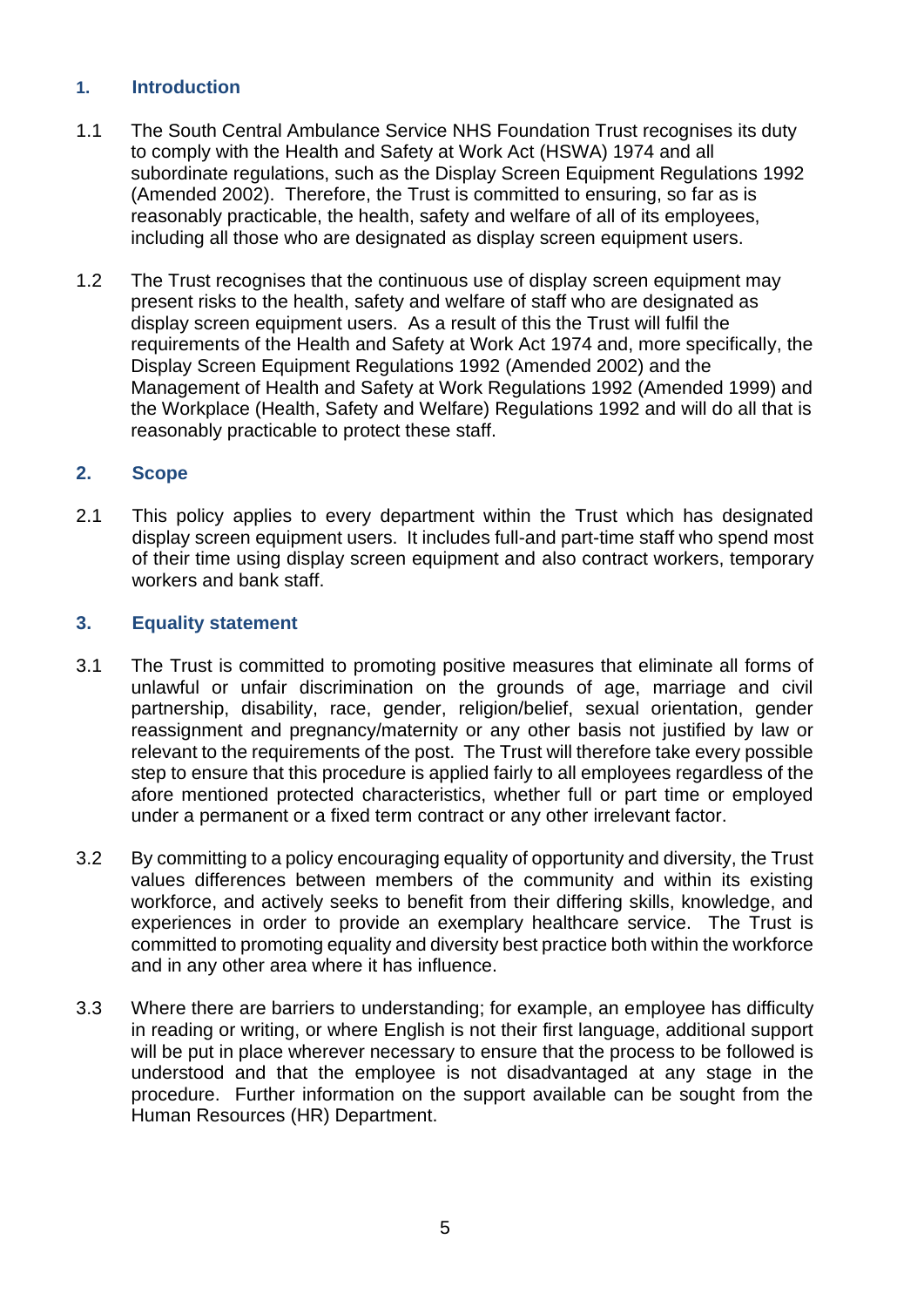# <span id="page-5-0"></span>**4. Aim**

- 4.1 The aim of the policy is to set out the arrangements for the identification, assessment and management of the risks to the health and safety to designated display screen equipment users within the Trust.
- 4.2 The objectives are to ensure that the Trust has clear and defined arrangements for:
	- the identification of designated display screen equipment users
	- the carrying out of risk assessments on the display screen equipment workstations of designated users
	- the regular review of these risk assessments
	- the management and control of the risks to designated display screen equipment users whilst they are at work
	- the provision of eye and eyesight tests for designated display screen equipment users
	- the provision of corrective appliances (basic spectacles or lenses) for designated display screen equipment users.

# <span id="page-5-1"></span>**5. Roles and Responsibilities**

# **5.1 Trust Board**

5.1.1 The Trust Board will ensure that there suitable and sufficient arrangements and adequate resources for the identification of designated display screen equipment users, and for the assessment and management and control of the risks to them from their use of display screen equipment and workstations.

# **5.2 Chief Executive**

- 5.2.1 The Chief Executive has overall responsibility for:
	- the effective implementation of this policy within the Trust and for ensuring that there are suitable and sufficient arrangements for the identification of designated display screen equipment users, and for the assessment and management and control of the risks from their use of display screen equipment and workstations.
	- ensuring the allocation of sufficient resources to maintain efficient and effective health and safety arrangements for designated display screen equipment users.
	- ensuring that policies are reviewed to secure compliance with existing legislation and any changes to this legislation.

# **5.3 Executive Directors**

5.3.1 Executive Directors are responsible for the effective implementation of this policy within their directorates and for ensuring that there are adequate resources available to fulfil the requirements of this policy.

# **5.4 Director of Patient Care and Service Transformation**

5.4.1 The Director of Patient Care and Service Transformation is directly accountable to the Chief Executive and will advise and assist the Trust Board in fulfilling its duties under the relevant statutory legislation. In particular, the Director of Patient Care and Service Transformation is responsible for: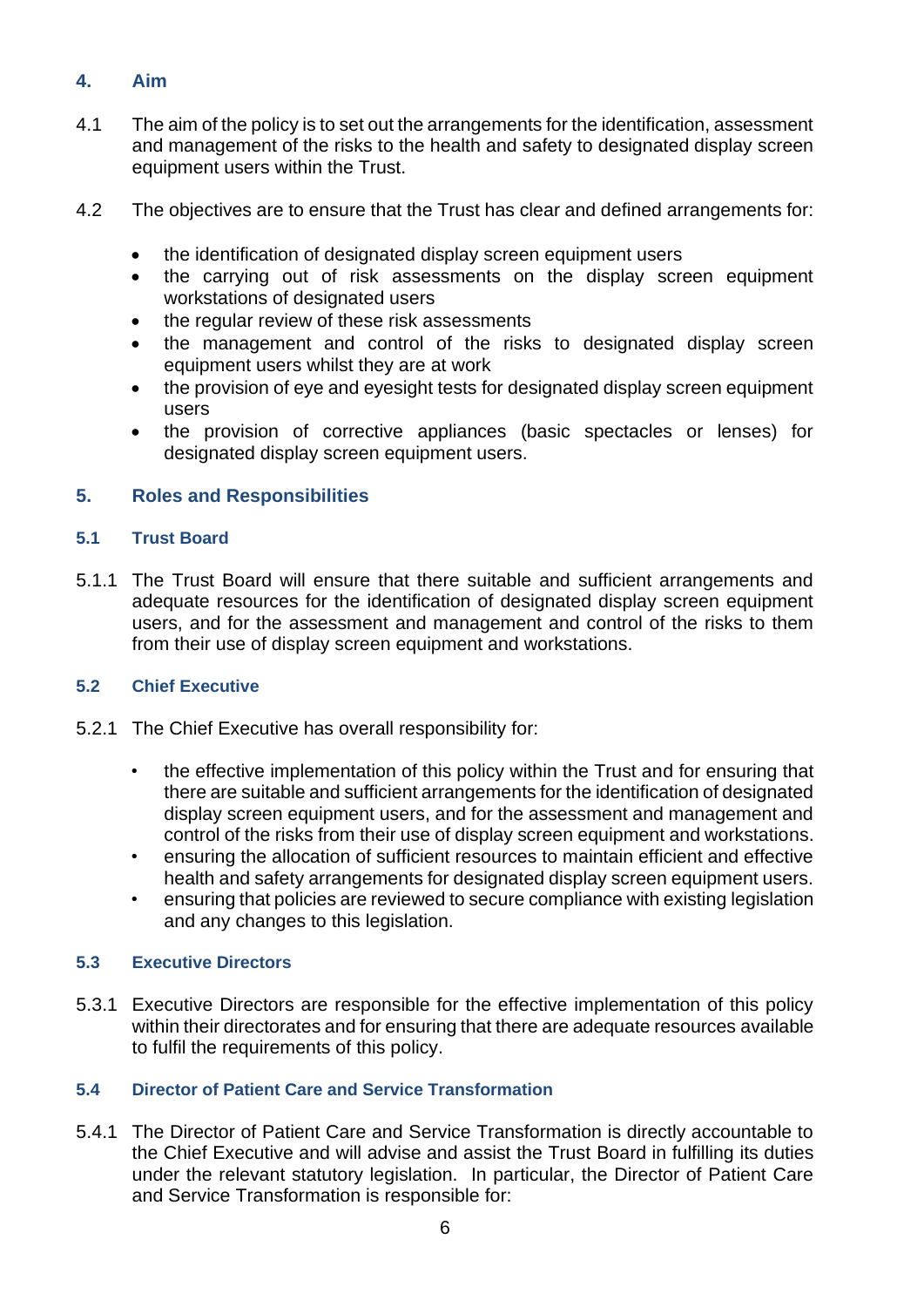- ensuring that workplace health, safety and welfare procedures are constantly reviewed
- ensuring that there are arrangements for liaising with the Health and Safety Executive (HSE)
- ensuring that the Trust Board are kept abreast of relevant new legislation and guidance in order to ensure on-going compliance with the law.

# **5.5 Managers and supervisors**

- 5.5.1 Managers and supervisors' responsibilities include:
	- attending any training to enable them to fulfil their responsibilities outlined in this policy
	- ensuring that they read the DSE guidance before their DSE risk assessment is carried out by a DSE assessor and, if applicable, reading the DSE guidance before carrying out their own DSE assessment using the Homeworkers DSE assessment on The Hub
	- ensuring that when they are 'hot desking' they clean the DSE workstation equipment using the green Clinnell wipes both before and after using the said workstation
	- carrying out or arranging for the carrying out of all of the display screen equipment workstation risk assessments for all of the designated users within their area of responsibility; and any revisions to these assessments
	- making arrangements to ensure, so far as is reasonably practicable, that all identified controls and further controls identified by the assessment and any subsequent reviews are put into place
	- where necessary, designing suitable daily work routines for users, including regular changes in activity, ensuring that appropriate breaks are taken
	- making arrangements to ensure that all of the designated display screen equipment users receive appropriate information, instruction and training about the significant hazards and risks associated with the use of such equipment; and how to avoid such problems and what to do if problems occur
	- identifying staff within their areas of responsibility who can be trained to become a display screen equipment assessor
	- advising display screen equipment users of their entitlement to eye and eyesight tests and corrective appliances (spectacles or lenses) and about the documentation that needs to be completed and provided to the Trust
	- arranging for the investigation of any problems which may be associated with the use of display screen equipment by users within their area of responsibility, including arranging for the carrying out of any revisions to the risk assessments
	- notifying the Risk Department immediately of any staff who inform them that they are experiencing health related problems that can be attributed to the use of display screen equipment such as tingling and pins and needles in the fingers and hands; and/or any pains or inflammation in the wrists
	- where necessary, referring any DSE user who may encounter health problems which may be related to use of display screen equipment e.g., sore eyes, headaches, neck/back, tingling and pins and needles in the fingers and the hands, any pains or inflammation in the wrists, arm or wrist problems to Occupational Health for assessment
	- ensuring that all equipment provided by the Trust for an employee's home workstation is assessed and that procedures exist for rectifying faults promptly
	- liaising with relevant staff and the Risk Team in connection with any 'Access to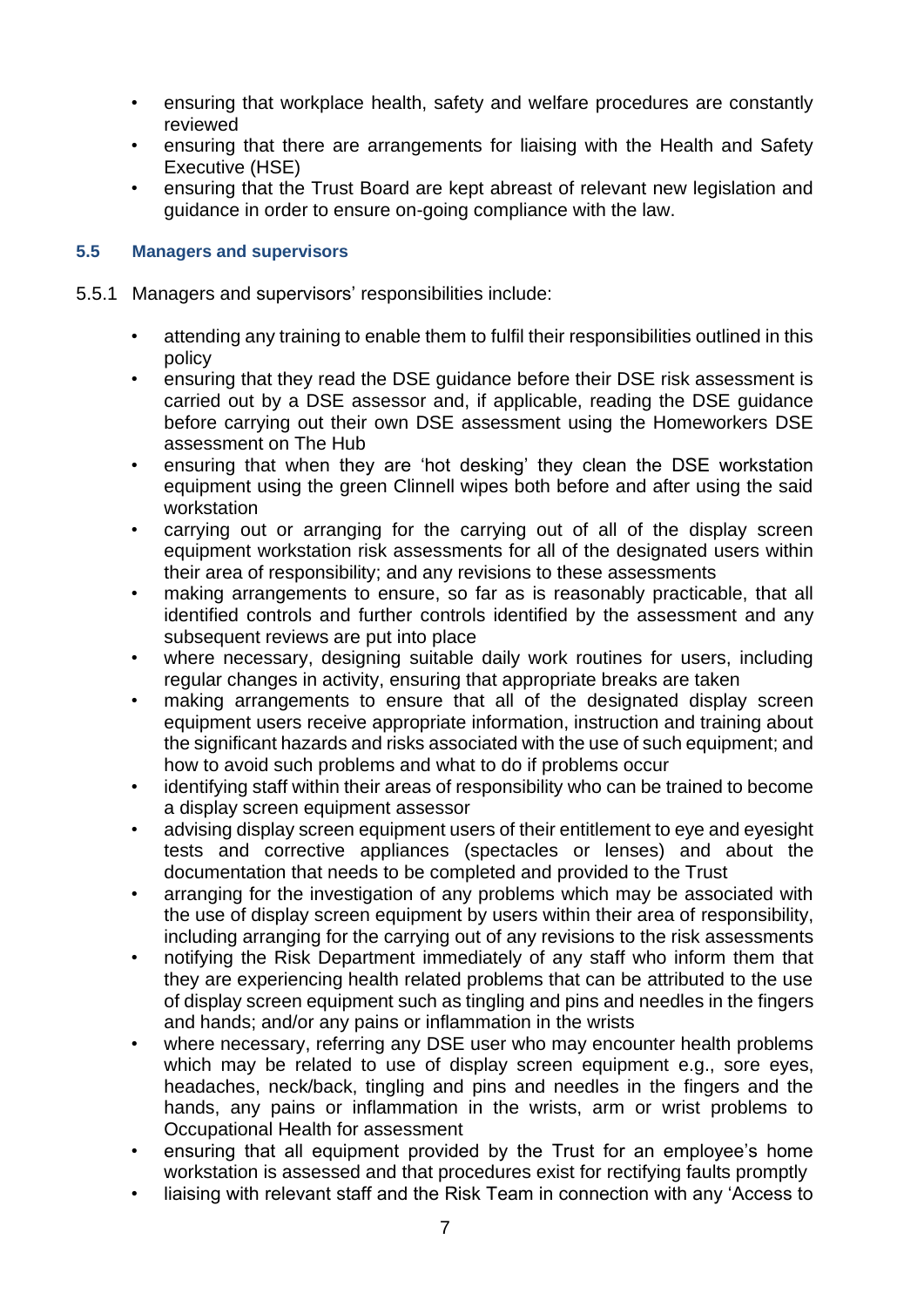Work' referrals.

# **5.6 Display screen equipment users**

- 5.6.1 Staff designated as display screen equipment users in accordance with this policy have the following responsibilities:
	- to make themselves fully aware of the policy and the guidance; and to abide by both
	- to co-operate with the Trust in relation to the completion of the display screen equipment workstation risk assessment
	- to ensure that when they are 'hot desking' they clean the DSE workstation equipment using the green Clinnell wipes both before and after using the said workstation
	- to ensure that they read the DSE guidance before their DSE risk assessment is carried out by a DSE assessor and, if applicable, where they are primarily based at home, reading the DSE guidance before carrying out their own DSE assessment using the Homeworkers DSE assessment on The Hub
	- where applicable, to ensure they take regular breaks/changes of activity as identified by the display screen equipment workstation risk assessment
	- to notify their manager of any problems they are experiencing such as pins and needles in their hands; and/or any pains or inflammation of the wrists whilst using display screen equipment; and if it cannot easily be resolved to report any health and safety related concerns using the Trust's incident reporting system, **Datix**
	- to request eye and eyesight testing as per the Trust's approved procedure, see section 9 below
	- to describe to the Optometrist their display screen equipment and working environment, including the distance at which they view the screen
	- to share with the Trust a copy of any report from their Optometrist stating whether or not they need corrective appliances (basic spectacles or lenses) specifically for display screen equipment use
	- to share with the Trust a copy of the completed ESR 10/Eye Test, Frames and Lenses form together with an itemised receipt (if the itemised receipt and the completed ESR 10/Eye Test, Frames and Lenses form is not provided to Human Resources then the Trust will not provide reimbursement to the member of staff)
	- to attend the Occupational Health department, if referred by their manager because of possible work-related display screen equipment ill-health.

# **5.7 Display screen equipment workstation assessors**

- 5.7.1 A display screen equipment workstation assessor has the following responsibilities:
	- to attend any necessary training to help them fulfil their role as a display screen equipment assessor
	- to conduct appropriate display screen equipment workstation assessments of users as requested by managers; and any periodic reviews of them. (New starters should ideally undergo such assessment prior to commencing work with display screen equipment or at very latest within one month of commencing their role)
	- communicate the significant findings of the risk assessment to the user and their manager; and advise them of any necessary actions and recommendations that are required to reduce the hazards and risks associated with display screen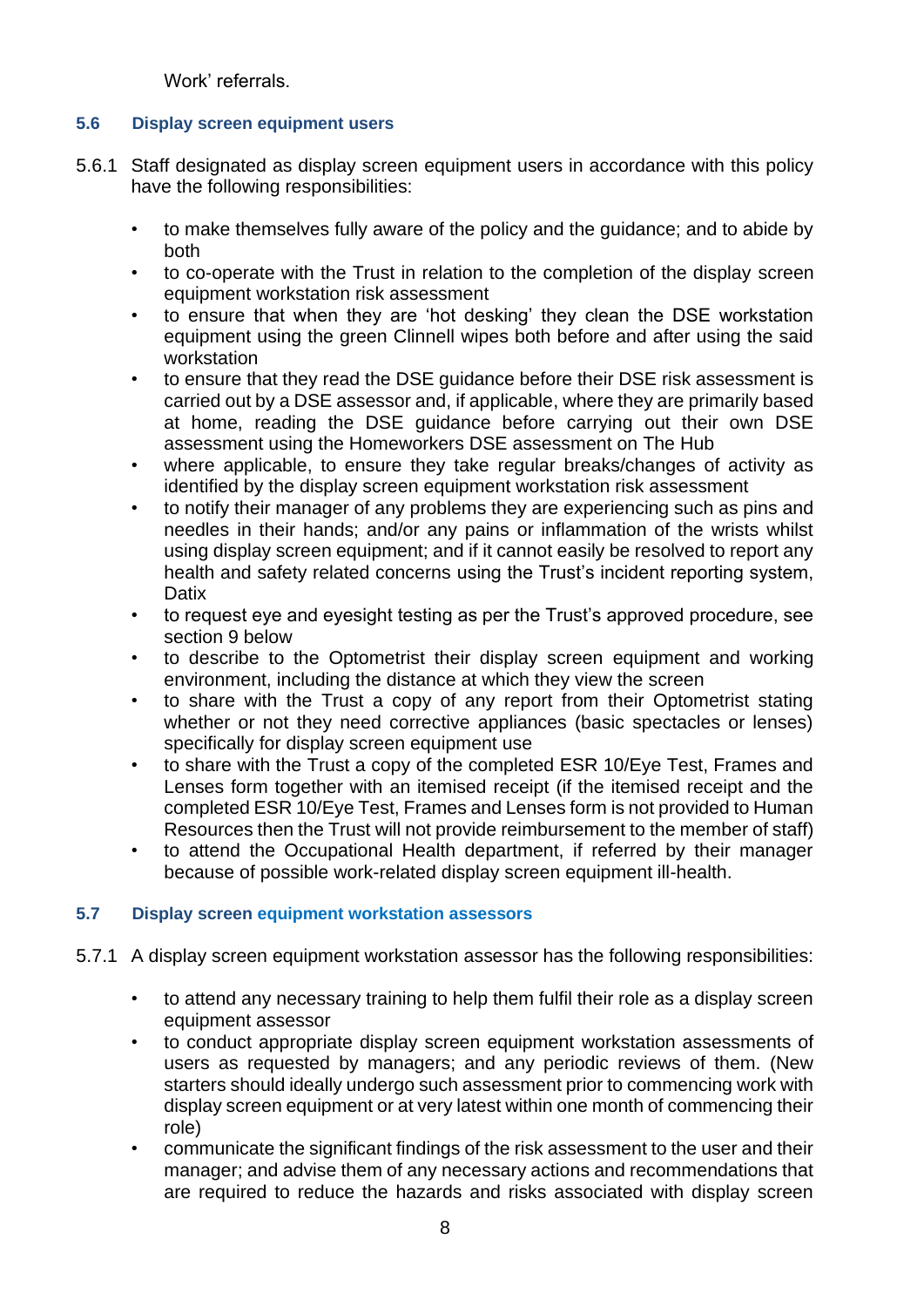equipment use

- to advise the designated user of their entitlement to eye and eyesight tests; and the Trust's arrangements to provide eye and eyesight tests and, where necessary, corrective appliances (basic spectacles or lenses)
- provide the Risk Department with copies of all completed display screen equipment workstation assessments; these should be sent to the Risk email address: [risk@scas.nhs.uk](mailto:risk@scas.nhs.uk)
- keep a record of all of the display screen equipment workstation assessments that they carry out
- liaise with the Risk Department and, where necessary, the Occupational Health Department for specialist advice as required.
- 5.7.2 The display screen equipment assessor will carry out the DSE assessments of office based DSE users. They may also, upon request, carry out the DSE assessments of those staff based at home. However, the DSE users working at home will generally carry out their own self-assessment using the DSE App on the Hub.

# **5.8 Head of Risk and Security**

- 5.8.1 The Head of Risk & Security will be responsible to the Director of Patient Care and Service Transformation for the development and implementation of an effective Trust-wide Display screen equipment policy and procedure.
- 5.8.2 The Head of Risk and Security will, where necessary and upon request, carry out or assist with the carrying out of any display screen equipment workstation risk assessments. Where necessary, this will also include reviewing and making recommendations on the DSE assessments completed by the Trust's DSE assessors and also the DSE self-assessments completed by DSE users (who are homeworking) using the Homeworkers DSE assessment App on The Hub.
- 5.8.3 The Head of Risk and Security will also provide an annual report to the Health, Safety and Risk Group on the number of display screen equipment workstation risk assessments carried out in a financial year.
- 5.8.4 The Head of Risk and Security will, upon request, assist managers with any Access to work assessments required for their staff.

# **5.9 Health, Safety and Security Officer**

5.9.1 The Health, Safety and Security Officer will, where necessary and upon request, carry out or assist with the carrying out of any display screen equipment workstation risk assessments. Where necessary, this will also include reviewing and making recommendations on the DSE assessments completed by the Trust's DSE assessors and the DSE self-assessments completed by DSE users (who are homeworking) using the Homeworkers DSE assessment App on The Hub.

# **5.10 Risk Assistant**

5.10.1 The Risk assistant will, where necessary and upon request, carry out or assist with the carrying out of the of any display screen equipment risk assessments. This will also include reviewing and making recommendations about the DSE risk assessments completed by the Trust's DSE assessors and the DSE selfassessments completed by DSE users (who are homeworking) using the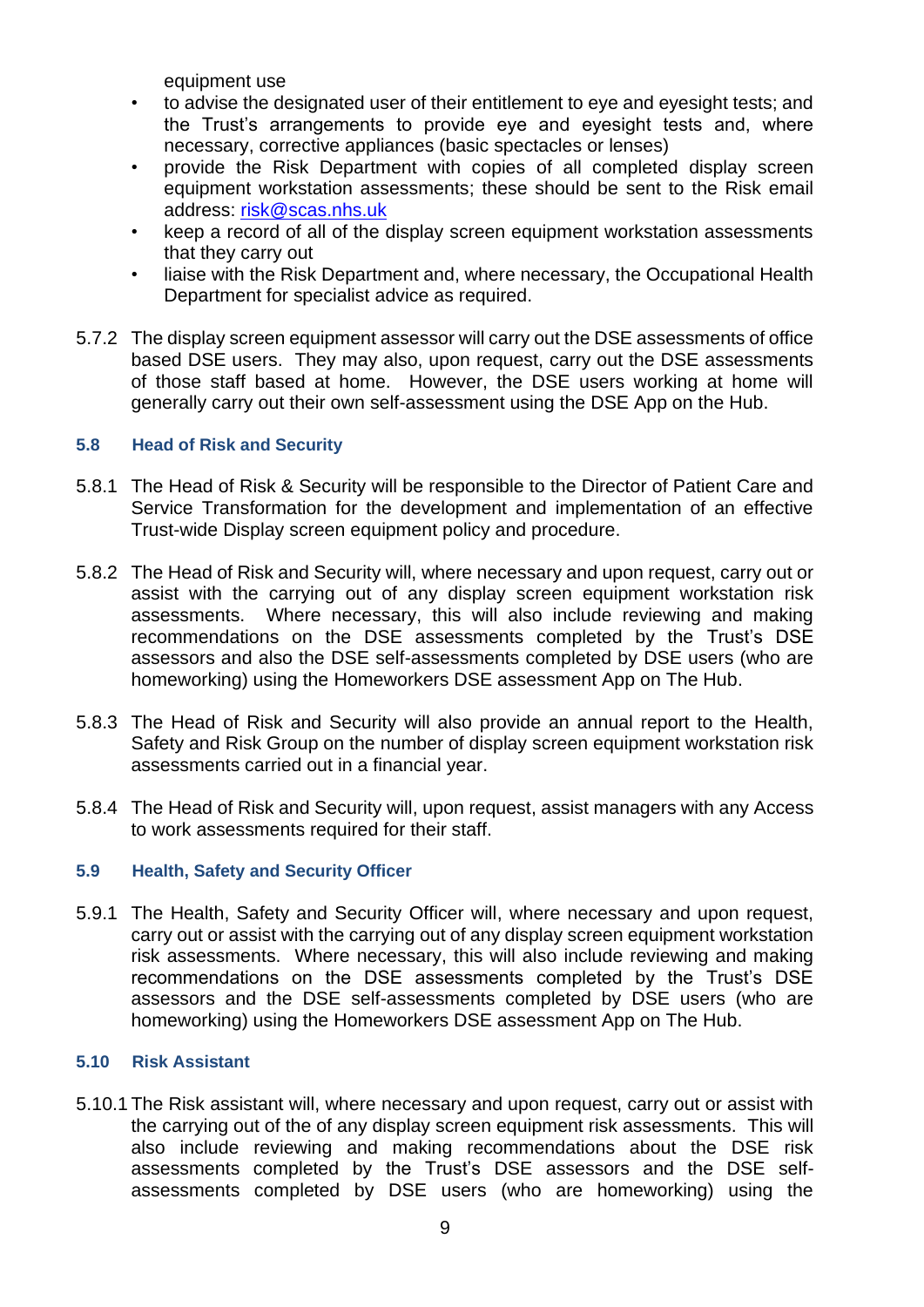Homeworkers DSE assessment App on The Hub.

5.10.2 The Risk Assistant will keep a record of all of the display screen equipment risk assessments carried out within the Trust in a financial year and provide details of the number of DSE risk assessments to the Head of Risk and Security.

# **5.11 Human Resources**

- 5.11.1 Human Resources are responsible for:
	- recording that the designated display screen equipment (DSE) user is making a claim for an eye and eyesight test
	- placing a copy of the completed ESR 10/Eye Test, Frames and Lenses form and the itemised receipt in the designated display screen equipment (DSE) user's file
	- forwarding the completed ESR 10/Eye Test, Frames and Lenses form and itemised receipt to Payroll.

# **5.12 Information Management and Technology Department**

5.12.1 The Information Management and Technology (IM&T) Department are responsible for installing and setting up the display screen equipment workstation and ensuring that the initial set up is compliant with the Display Screen Equipment Regulations 1992 (amended 2002).

# **5.13 Estates**

5.13 The Head of Estates is responsible for arranging to have all of the Trust's portable electrical appliances, including display screen equipment, inspected and tested on an annual basis.

# **5.14 Occupational Health**

- 5.14.1 The Occupational Health Department, commissioned by the Trust, have the following responsibilities:
	- a) To advise the Trust of all aspects of health in the workplace, including working with display screen equipment and workstations, in order to assist the Trust in complying with legal requirements.
	- b) To assess any designated display screen equipment users who have been referred to Occupational Health with suspected work-related ill-health due to using display screen equipment and to advise the Trust of the action that should be taken.

# <span id="page-9-0"></span>**6. Definitions**

# **6.1 Display screen equipment user**

6.1.1 A display screen equipment user is defined as an employee (full or part-time) who habitually uses display screen equipment as a significant part of their normal work. As such, they: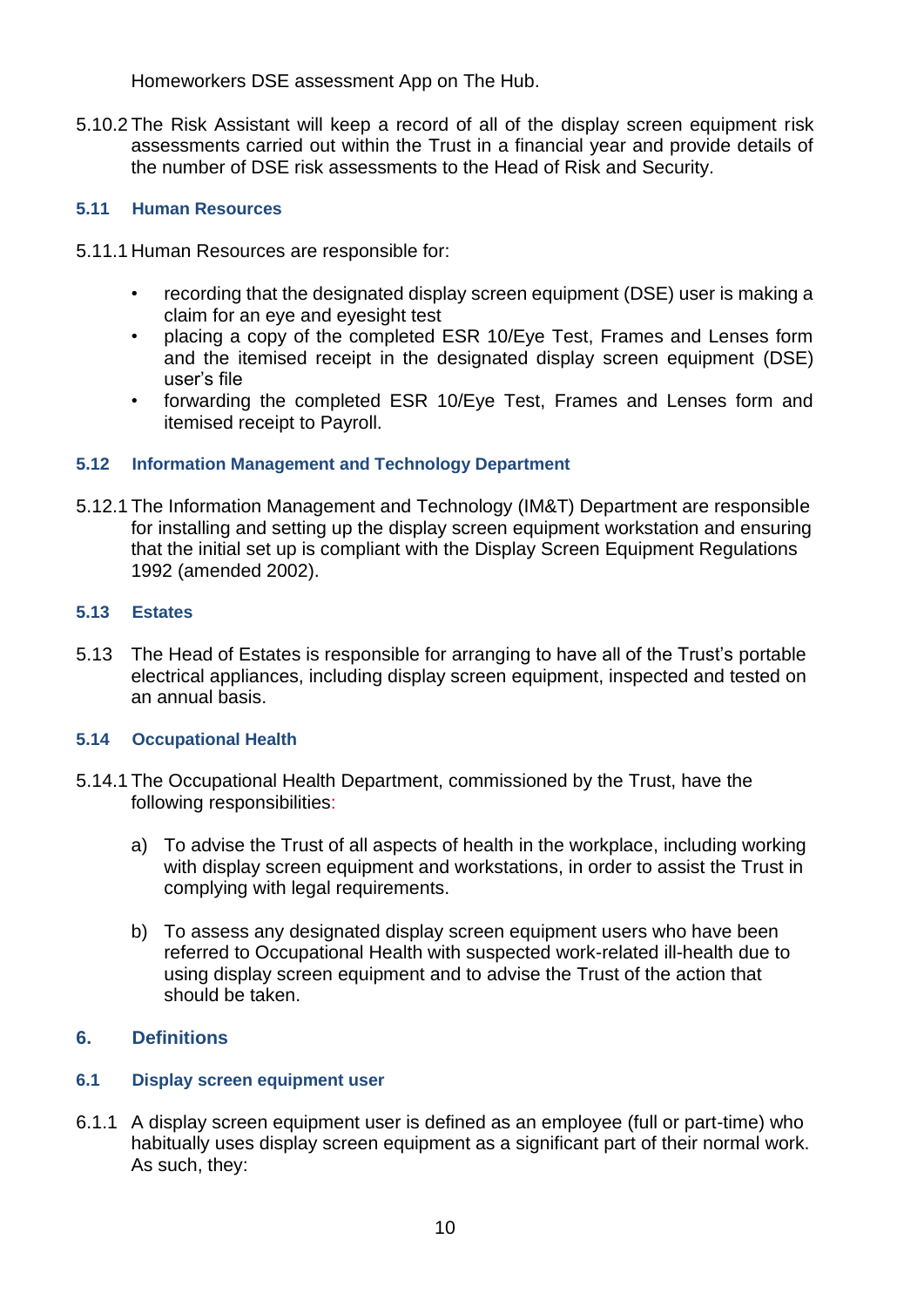- use display screen equipment more or less continuously on most days
- normally use display screen equipment for continuous or near-continuous spells of an hour or more at a time
- use display screen equipment in this way more or less daily
- have to transfer information quickly to or from display screen equipment
- heed to apply high levels of attention and concentration
- are highly dependent on display screen equipment
- have little choice about using it
- need special training or skills to use display screen equipment.

#### **6.2 Display screen equipment (DSE)**

- 6.2.1 Display screen equipment (DSE) refers to any alphanumeric or graphic display screen regardless of the display process involved and covers both conventional (cathode-ray tube) display screens and liquid crystal or plasma displays used in flat-panel screens, touch screens and other emerging technologies. Display screens mainly used to display line drawings, graphs, charts or computergenerated graphics are included, as are screens used in work with television or film pictures and also non-electric display systems such as microfiche.
- 6.2.2 Display screen equipment (DSE) does not include screens showing television or video film pictures, calculators, cash registers, window typewriters, portable systems not in prolonged use (examples include tablets, laptops without a docking station, smart phones or PDAs) and any systems which are installed for direct use of that equipment (examples include digitised blood pressure meters, Terrafix screens or defibrillators). However, portable display screen equipment such as laptop and notebook computers are subject to the display screen equipment regulations if this equipment is in prolonged use by an individual user.
- 6.2.3 In some situations such as screens used for process control or closed-circuit television, certain requirements of the regulations may not apply because of the working process and environment. For further advice, contact the Risk Team.

# **6.3 Display screen equipment (DSE) workstation**

- 6.3.1 A display screen equipment (DSE) workstation refers to:
	- a) An assembly, comprising a screen, keyboard, other parts of the computer and its accessories (such as the mouse or other input devise and any other optional accessories to the display screen equipment), a disc drive, telephone, modem, printer, document holder, work chair, work desk, work surface or other items/accessories optional and/or peripheral to the display screen equipment and the immediate work environment.
	- b) This assembly of display screen equipment can be based in the office or the home.
	- c) Exceptions to the regulations are portable displays (such as lap top computers and hand held computers, personal digital assistant devices and some portable communication devices) unless they are in prolonged use at the workstation.
- 6.3.2 Workstations must meet the requirements of the schedule of the Display Screen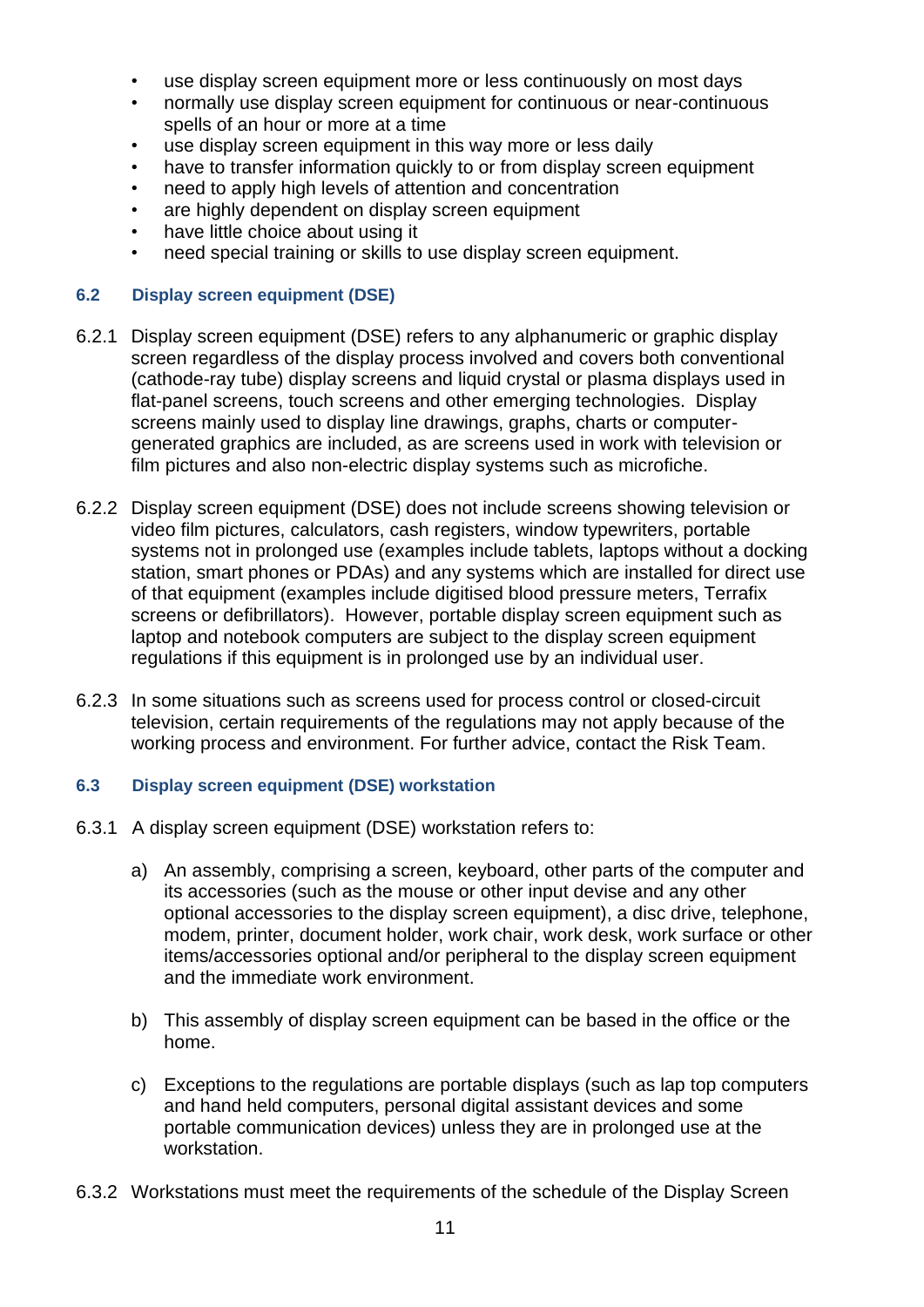Equipment Regulations 1992 (amended 2002). As such, the Trust's display screen equipment workstation risk assessment form has been designed to cover all of the issues within the schedule.

- 6.3.3 In addition to this, the Display Screen Equipment Regulations 1992 (as amended in 2002), Health and Safety Executive (Seating at Work) HSG 57 and British Standard BS EN ISO 9241-5:1999 lay down minimum standards for furniture and equipment used by display screen equipment users, and as far as is reasonably practicable, all workstations should conform to these standards. In some circumstances, such as for laptop computers and microfiche displays, these requirements may be inappropriate, and in these circumstances the assessment will take account of this.
	- All newly purchased display screen, furniture and associated equipment will comply with the minimum standards laid down in the regulations.

# **6.4 Shared workstation/'Hot desking'**

- 6.4.1 A shared workstation is one that is used by more than one worker, whether simultaneously or in shifts, it should be assessed in relation to all those covered by the Display Screen Equipment Regulations 1992. This arrangement is also known as 'Hot Desking'.
- 6.4.2 'Hot desking' (i.e., workstations are not assigned, so individuals sit at whichever desk is vacant) is standard practice in many Call Centres. 'Hot desking' should not cause any display screen equipment related problems provided the display screen equipment user adjusts the workstation so that it is ergonomic for them.
- 6.4.3 To assist with this, a short checklist/guidance will be provided for display screen equipment users to enable them to make any appropriate adjustments to their workstation.
- 6.4.4 Disinfectant wipes will also be provided so that Call handlers and others who are 'hot desking' can clean the keyboards or other workstation equipment as required.

#### **6.5 Display screen equipment workstation assessor**

- 6.5.1 A display screen equipment workstation assessor is a member of staff who has received suitable training and is competent to undertake a display screen equipment workstation risk assessment.
- 6.5.2 The display screen equipment (DSE) workstation assessor would carry out the DSE workstation assessments of those staff who are designated as DSE users and who work either exclusively or primarily at a display screen equipment workstation in an office.
- 6.5.3 The DSE workstation assessor, can also, upon request, carry out the DSE workstation assessment of DSE users working at home. However, the DSE users working at home will generally carry out their own self-assessment using the DSE App on the Hub. If DSE users split their working time between working in an office and their home, then they need to have a DSE assessment completed on their DSE workstation in the office and their DSE workstation at home, see section 7.2.2 below.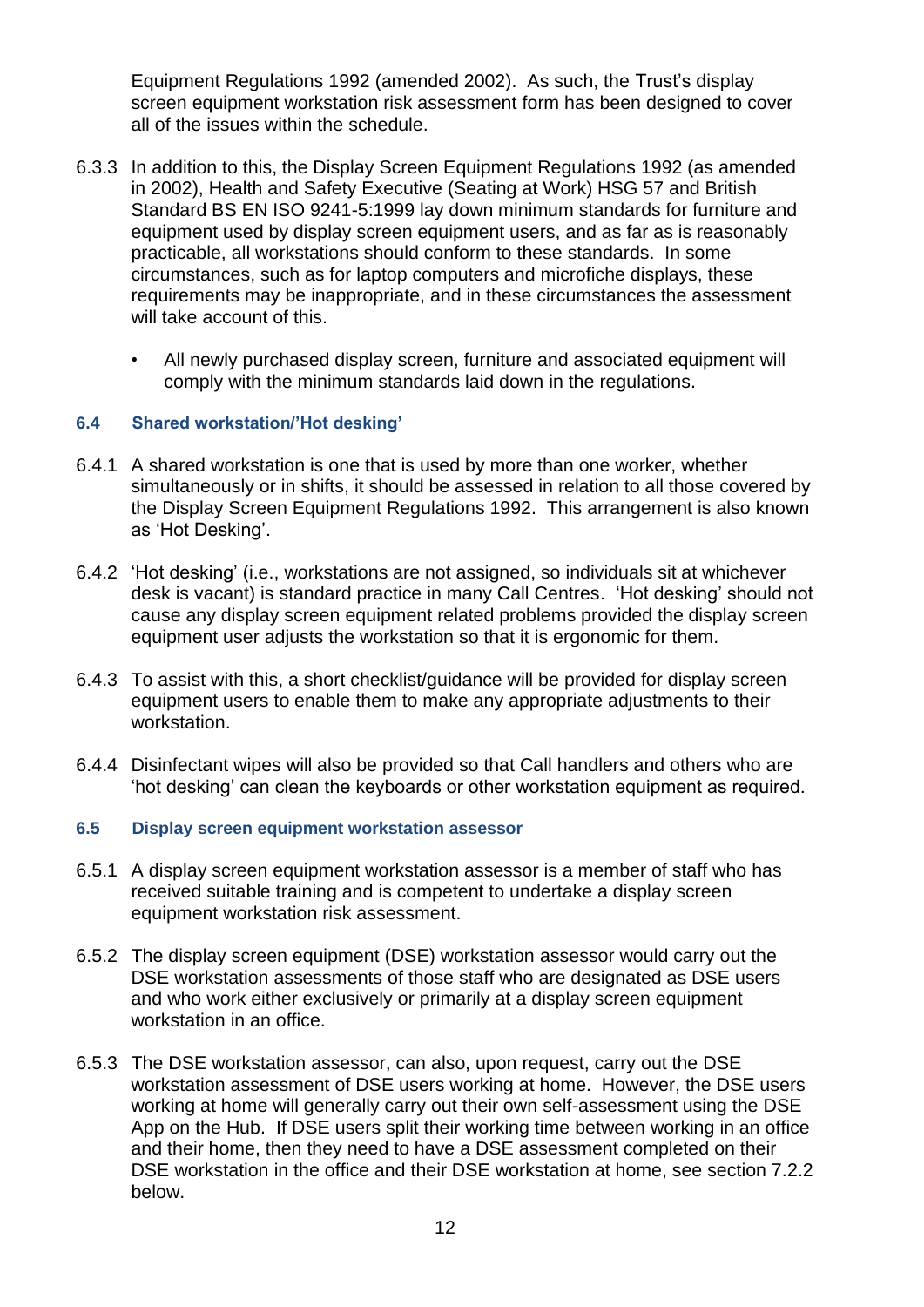#### **6.6 Display screen equipment workstation assessment**

- 6.6.1 A display screen equipment workstation assessment is an assessment to identify all of the hazards and risks associated with prolonged use of display screen equipment. It is also carried out to identify if DSE workstation meets the requirements of the schedule to the Display Screen Equipment Regulations 1992. As such, the display screen equipment workstation risk assessment form has been designed to cover all of the issues within the schedule.
- 6.6.2 The DSE assessment for those staff exclusively or primarily working in an office is carried out by a trained display screen equipment workstation assessor using the form referred to in appendix 2. Whereas a DSE user working from home would carry out a DSE self-assessment using the DSE App on the Hub, see section 7.2.2.

#### <span id="page-12-0"></span>**7. Arrangements for carrying out display screen equipment workstation risk assessments**

#### **7.1 Assessments of display screen equipment workstations**

- 7.1.1 Regulation 2 of the Display Screen Equipment (DSE) Regulations 1992 require that a suitable and sufficient risk assessment of the workstations of all of the Trust's display screen equipment users is carried out to identify, assess and evaluate all significant hazards and risks; and to identify controls to guard against these hazards and risks. The views of individual display screen equipment users about their workstations are an essential part of the assessment.
- 7.1.2 For those DSE users based in an office, the DSE assessment will be carried out by a trained DSE assessor using the DSE risk assessment form referred to in appendix 2. They should also use the guidance in appendix 3.
- 7.1.3 For those DSE users who are homeworking they will read the DSE guidance and then carry out a DSE self-assessment using the App on the Hub.
- 7.1.4 For those DSE users who split their working time between working in an office and their home, they will need to have a DSE assessment completed on their DSE workstation in the office and also their DSE workstation at home.
- 7.1.5 The assessment should be carried out before a user starts using the display screen equipment or at the very latest within one month of commencing their role.
- 7.1.6 The assessment should be reviewed and revised if:
	- there have been significant changes to the matters to which it relates and there is reason to suspect it is no longer valid. For instance, if there has been a major change to, or replacement of, the software used; and/or the equipment (screen, keyboard, input devices, etc.); and/or the workstation furniture; and/or the environment or lighting is significantly modified
	- there is substantial increase by the user in the amount of time they spend using the display screen equipment
	- there is a substantial change to task requirements (such as greater speed or accuracy)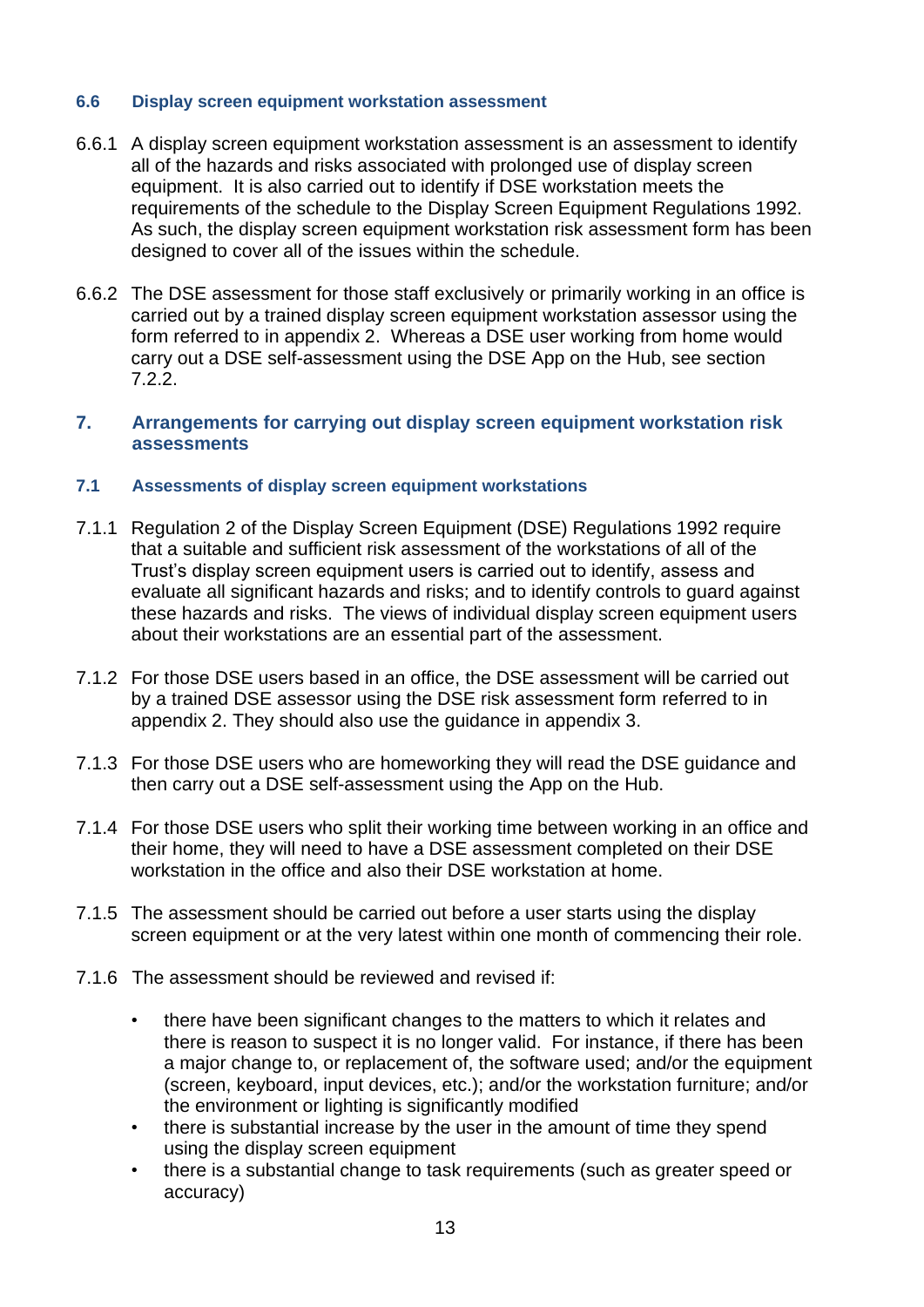- the workstation is relocated, even if all of the equipment and furniture stays the same
- the designated display screen equipment user is experiencing problems which can be attributed to the use of the display screen equipment.

# **7.2 Assessment of the display screen equipment workstations of Homeworkers**

- 7.2.1 If a display screen equipment user is employed to work at home or at any locations away from their main base and uses display screen equipment for a prolonged period at these locations then the Display screen equipment regulations apply; this is irrespective of whether or not the workstation is provided in whole or in part by the Trust. Therefore, this workstation at home must also be assessed in addition to the DSE assessment of the workstation they regularly use in a Trust premises.
- 7.2.2 For those staff who are currently working from home using display screen equipment, there is an app on The Hub which, after reading the DSE guidance, they can use to carry out and complete their own DSE self-assessment.

#### <span id="page-13-0"></span>**8. Health risks and possible concerns associated with display screen equipment**

#### **8.1 Principal health risks**

- 8.1.1 The principal health risks associated with display screen equipment work are physical (musculoskeletal problems), visual and mental stress and are described below. None of these risks are unique to display screen equipment work nor are they the inevitable consequence of it.
- 8.1.2 Moreover, the risks to typical DSE users should be low if the display screen equipment regulations are complied with and ergonomic principles are considered in the design, selection, installation and use of the equipment; the design of the workplace; and the organisation of the task.
- 8.1.3 The health risks and problems associated with display screen equipment are:
	- upper limb disorders (ULDs) and discomfort (also called repetitive strain injuries) which cause pain in fingers, hands, wrists, elbows, shoulders, neck and back. If untreated, some of these disorders can lead to long term or even permanent disability. These disorders are caused by poor design or wronglyadjusted equipment, sitting for too long in one position, high workload and tight deadlines.
	- eye and eyesight effects including headaches, sore eyes, blurred vision. These effects may be caused by lack of changes of activity/breaks, badly designed, adjusted or positioned equipment, poor lighting, flickering image on the screen. Medical evidence shows that using the display screen equipment is not associated with permanent damage to eyes or eyesight, nor does it make visual defects worse. However, work with display screen equipment can show up pre-existing eye defects, such as short-sightedness of which workers were previously unaware.
	- stress and physical fatigue which can be caused by poor job design or work organisation, particularly lack of sufficient control of the work by the user, under-utilisation of skills, high speed repetitive work or social isolation.
	- facial dermatitis, though rare, may be associated with individual susceptibility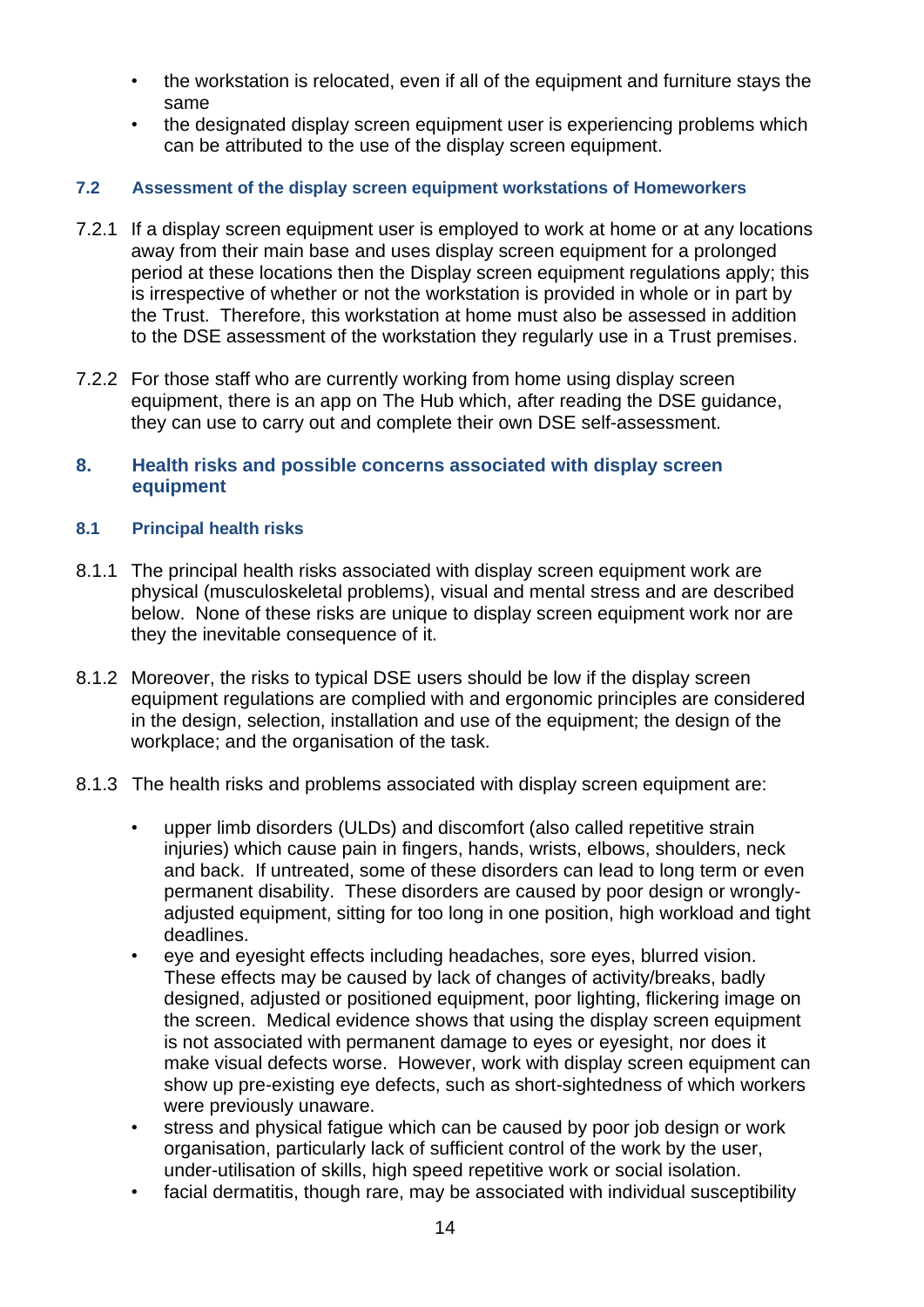and/or environmental factors such as low relative humidity or static electricity in a working area housing several sets of display screen equipment.

- 8.1.4 The likelihood of experiencing any of these is mainly related to:
	- the frequency, duration, intensity of the pace of spells of continuous use of display screen equipment
	- the amount of discretion an employee has over the extent and methods of display screen equipment use.

#### **8.2 Concerns about risks to pregnant women using display screen equipment**

- 8.2.1 The Health and Safety Executive have stated that, taken as a whole, the research on this matter has not shown any link between miscarriages or birth defects and working with display screen equipment.
- 8.2.2 However, restricted postures, for example sitting in one position too long, may cause problems for pregnant women. During the latter stages of pregnancy, women may find it difficult to sit comfortably at a workstation because of their size. In providing guidance on seating at work the Health and Safety Executive (HSE) has stated that seating should be comfortable and should allow for frequent changes in posture and for getting to and from the workstation easily.
- 8.2.3 When a member of staff informs her line manager in writing that she is pregnant, in addition to a risk assessment being carried out on her work activities, a review of her existing display screen equipment workstation assessment must be undertaken as a matter of urgency and regularly reviewed throughout the course of her pregnancy whilst she is at work.

# **8.3 Concerns about potential health risk from radiation**

8.3.1 The Health and Safety Executive (HSE) state that the levels of radiation given off from cathode-ray tube display screen equipment is very low and is well below the maximum exposure limits and therefore does not pose a significant risk to health. Therefore, no special protective measures are needed to protect the health of people from this radiation. LCD flat-panel screens do not emit any electromagnetic radiation, except visible light.

# **8.4 Concerns about potential health risk of epilepsy**

8.4.1 Work with display screen equipment has not been known to induce epileptic seizures. People suffering from the very rare (1 in 10,000 population) photosensitive epilepsy who react adversely to flickering lights and patterns find they can safely do normal office tasks using display screen equipment.

#### **8.5 Risk of voice loss**

8.5.1 There is some evidence that call handlers are more at risk of voice loss (dysphonia) than other office workers because their work requires them to speak on the telephone for extended periods. As well as an inability to speak, dysphonia can also be painful, cause tension, croakiness, coughs, and an inability to modulate their voice, and/or poor or no vocal power and breathing difficulties.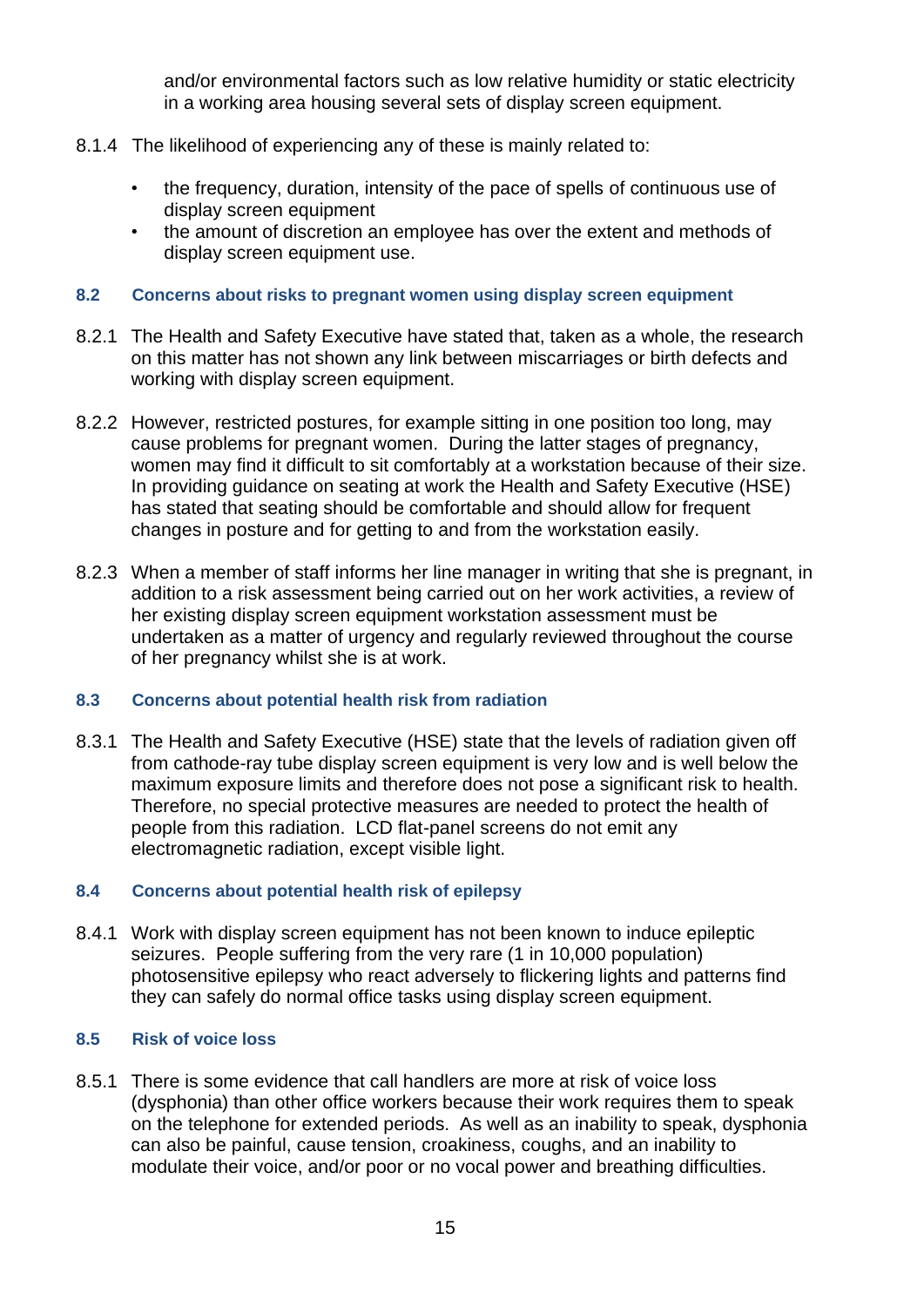8.5.2 Working arrangements for call handlers, especially the practice of limiting the time staff actually spend on the phone and the importance given to staff taking frequent breaks is seen by the Trust as helping to reduce the risk of voice loss. Also, the fact that telephone calls are not entirely scripted enables handlers to take 'micro breaks' which the Health and Safety Executive have identified as being beneficial in preventing voice problems.

# <span id="page-15-0"></span>**9. How to reduce the risks associated with display screen equipment use**

# **9.1 Reducing the principal risks**

- 9.1.1 The principal risks associated with display screen equipment work can be largely overcome by:
	- good workplace design so that the workstation is ergonomic and is designed to fit and be adjusted to the user and not the other way round.
	- the provision of suitable equipment and furniture which is set up so that the DSE user can correctly position their body and posture and their hands and wrists and find a comfortable keying-in position; and can vary their posture regularly to reduce muscle fatigue.
	- the positioning of the screen so that it is at a comfortable viewing distance for the user; and is positioned so as to avoid or reduce glare.
	- good workplace environment so that there is sufficient space and appropriate lighting levels and ensuring that, where necessary, blinds or suitable window covering is provided; and noise is reduced to a minimum.
	- good job design so that the DSE user's work is carefully planned and organised so that they can take regular breaks/changes of activity away from the screen and vary their posture.
	- ensuring the screen is kept clean
	- the DSE users adopting practices such as glancing away from the screen as often as feasible and focusing on objects in the far distance from time to time to vary focal length and keep their eyes exercised; and keeping eyes moist by regularly blinking and avoiding dry eyes, all of which will help reduce visual fatigue.
	- the DSE users taking their hands off the mouse from time to time and not overstretching fingers or pressing keys too hard; and, where possible, by getting up and moving around and doing stretching exercises. There are also exercises that can be done whilst sitting at the display screen equipment workstation, see section 9.4 below.
	- the provision of information and guidance to DSE users on the risks associated with display screen equipment use and how they can be avoided.
	- wherever possible, the task should provide users with a degree of personal control over the pace and nature of their tasks.

# **9.2 Treatment and rehabilitation**

9.2.1 Acute upper limb disorders (ULDs) are generally curable if recognised early and accurately diagnosed. Even where symptoms have become chronic and severe, occupational rehabilitation can be successful. The approach to most pain from acute ULDs is to rest the limb and reduce soft tissue inflammation. Additional actions may be concerned with increasing muscle strength, range of joint movement and functional capacity.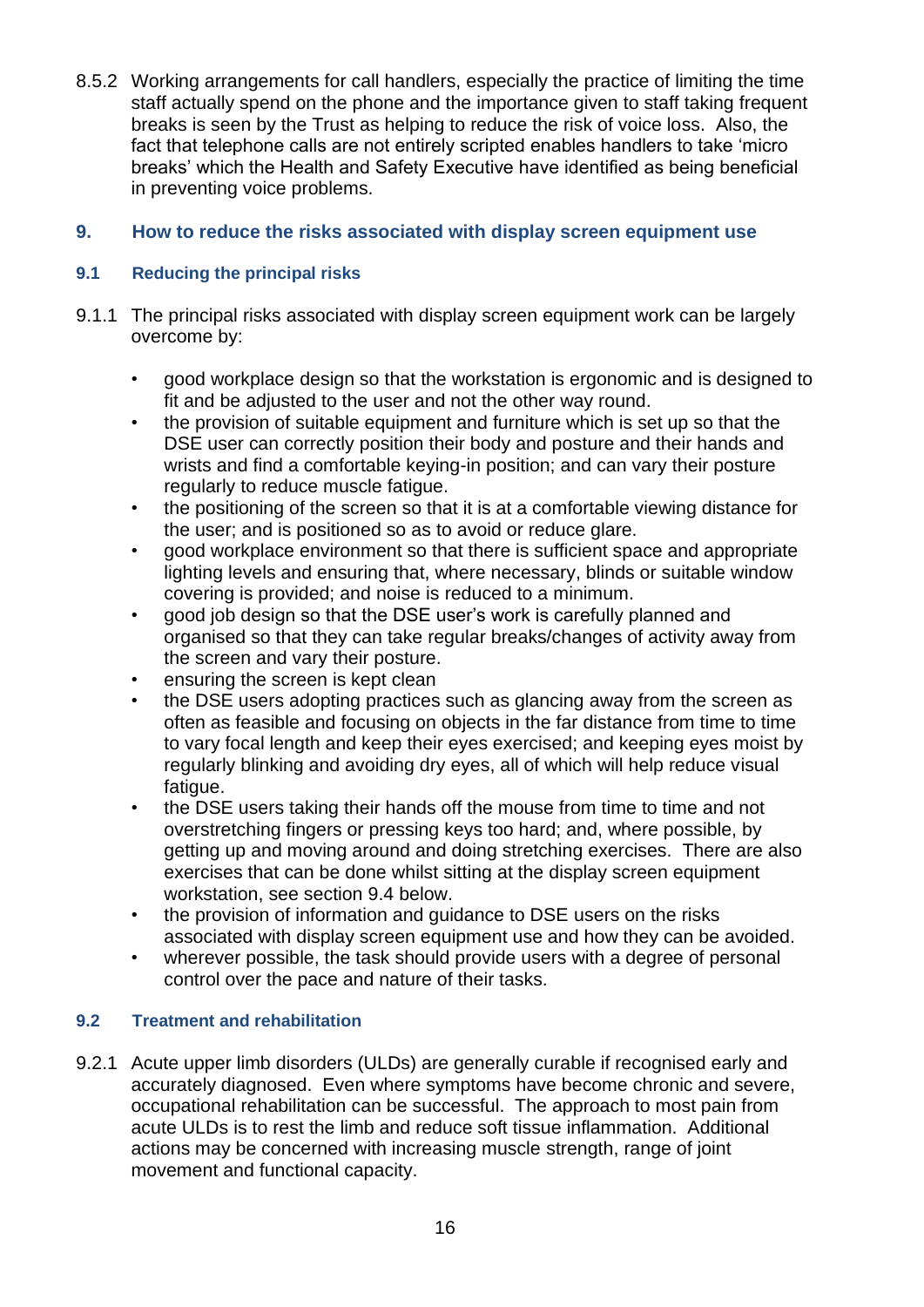# **9.3 Daily work routine of users**

- 9.3.1 Every employer shall plan the activities of DSE users to ensure that their continued use of display screen equipment is periodically interrupted by breaks or changes of activity. These breaks may not be accumulated but should be taken throughout the day.
- 9.3.2 Any person who spends long periods of time engaged on any single task will naturally develop fatigue. Service requirements and the type of work being carried out will vary from department to department, but managers have a duty to ensure that breaks or changes of activity away from the screen are possible in order to allow users to relax eye muscles and vary their posture etc.
- 9.3.3 The timing of the break is more important than its length, and short, frequent breaks are better than longer occasional breaks (e.g., five to ten minutes every sixty minutes is better than fifteen minutes every two hours). Managers must ensure that work is organised, wherever possible, so that breaks/changes of activity involve carrying out other work tasks which are not similar to display screen work.

# **9.4 Exercises to reduce aches and tension**

- 9.4.1 DSE users may wish to incorporate some exercises into their daily routines to reduce aches and tensions. Some suitable exercises include:
	- Chin turns Lower your chin and turn your head slowly to one side without jerking then raise your chin. Repeat three or four times in each direction.
	- Spine arches Place your hands in the small of your back, push your hips forward and shoulder back to arch your spine. Relax then repeat three or four times.
	- Shoulder rolls raise your shoulders and rotate two or three times in a forward direction. Then do the same in a backward direction.

# **9.5 Procedure for dealing with display screen equipment issues**

9.5.1 Where a DSE user experiences any problems with the use of display screen equipment they should bring it to the attention of their manager immediately. If the matter cannot be addressed easily by their manager, the DSE user should report the matter using the Trust's Incident reporting system, Datix. Thereafter, a display screen equipment assessor will review the initial assessment and where necessary make further recommendations to address the concerns raised. This may include seeking further advice from the Risk Team or referring the DSE user to Occupational Health.

# <span id="page-16-0"></span>**10. Arrangements for eye and eyesight tests**

# **10.1 Eye and eyesight tests**

10.1.1 The Trust has arrangements in place to provide eye and eyesight tests for designated display screen equipment (DSE) users. The Trust is under no obligation to provide eye and eyesight tests to staff who are not designated DSE users.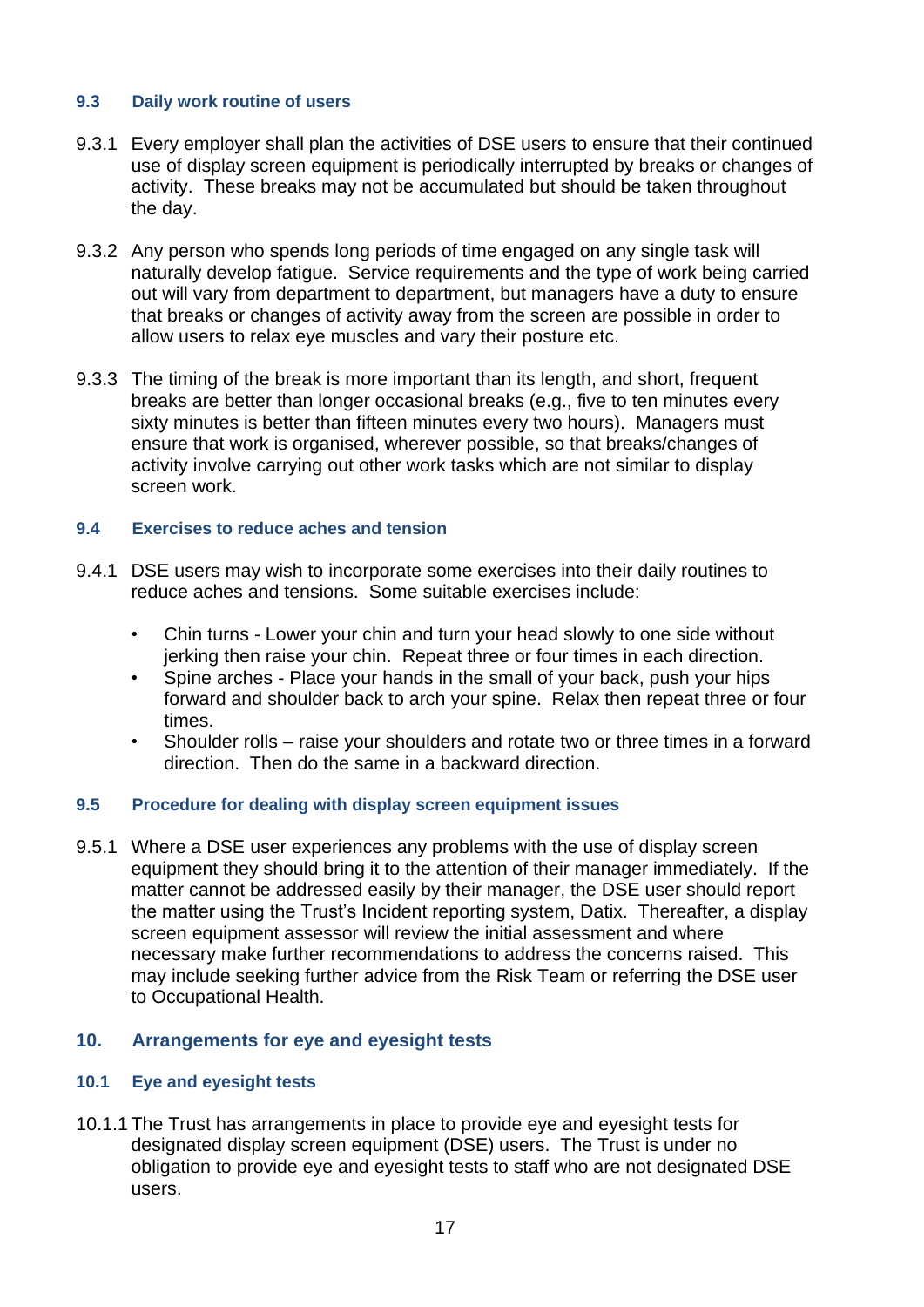- 10.1.2 The purpose of providing eye tests for the DSE user is to enhance comfort and efficiency by identifying and correcting vision defects and prevent temporary eyestrain and fatigue.
- 10.1.3 Designated display screen equipment (DSE) users may request an eye and eyesight test and the Trust have made the following provisions:
	- eyesight testing will be carried out by the designated display screen equipment user's approved Optometrist
	- the designated display screen equipment user will be reimbursed for the cost of this test provided that following the test they provide a completed ESR 10/Eye Test, Frames and Lenses form and an itemised receipt (from their Optometrist) to Human Resources
	- where necessary, and if deemed by the Optometrist that they are specifically needed for display screen equipment use by the designated DSE user, the Trust will reimburse the designated DSE user for the cost of corrective appliances (basic spectacles or lenses) up to the value of £85. The Trust will only do this if the DSE user provides a completed ESR 10/Eye Test, Frames and Lenses form and an itemised receipt (from their Optometrist) to Human Resources
	- the Trust has no responsibility for any corrections for visual defects or examinations for eye complaints, which are not related to display screen equipment work.

# **10.2 Frequency of testing**

- 10.2.1 Eyesight tests may be requested by designated display screen equipment users and will be carried out as soon as possible after the request.
- 10.2.2 For employees who are about to become designated DSE users, then ideally, an eyesight test, if requested, should be carried out before the employee becomes a user.
- 10.2.3 Repeat eyesight testing will be carried out at two-yearly intervals if requested by the user or sooner if deemed appropriate by the DSE user's Optometrist or Doctor or the Trust's Occupational Health provider. As such, eye and eyesight testing may be carried out whenever visual difficulties are reported by the display screen equipment user.

#### **10.3 Reimbursement for the cost of an eye and eyesight test and the Trust's contribution to basic spectacles/lenses**

- 10.3.1 The Trust will reimburse display screen equipment (DSE) users for the cost of an eye and eyesight test. However, to qualify for this an employee must be classed as a designated display screen equipment (DSE) user and can only make a claim for a test and spectacles/lenses (only if they are specifically required for DSE use) every two years provided they have the necessary documentation.
- 10.3.2 To qualify for reimbursement the DSE user must:
	- make a request to their Manager to have an eye and eyesight test
	- complete an ESR 10/Eye Test, Frames and Lenses form which can be found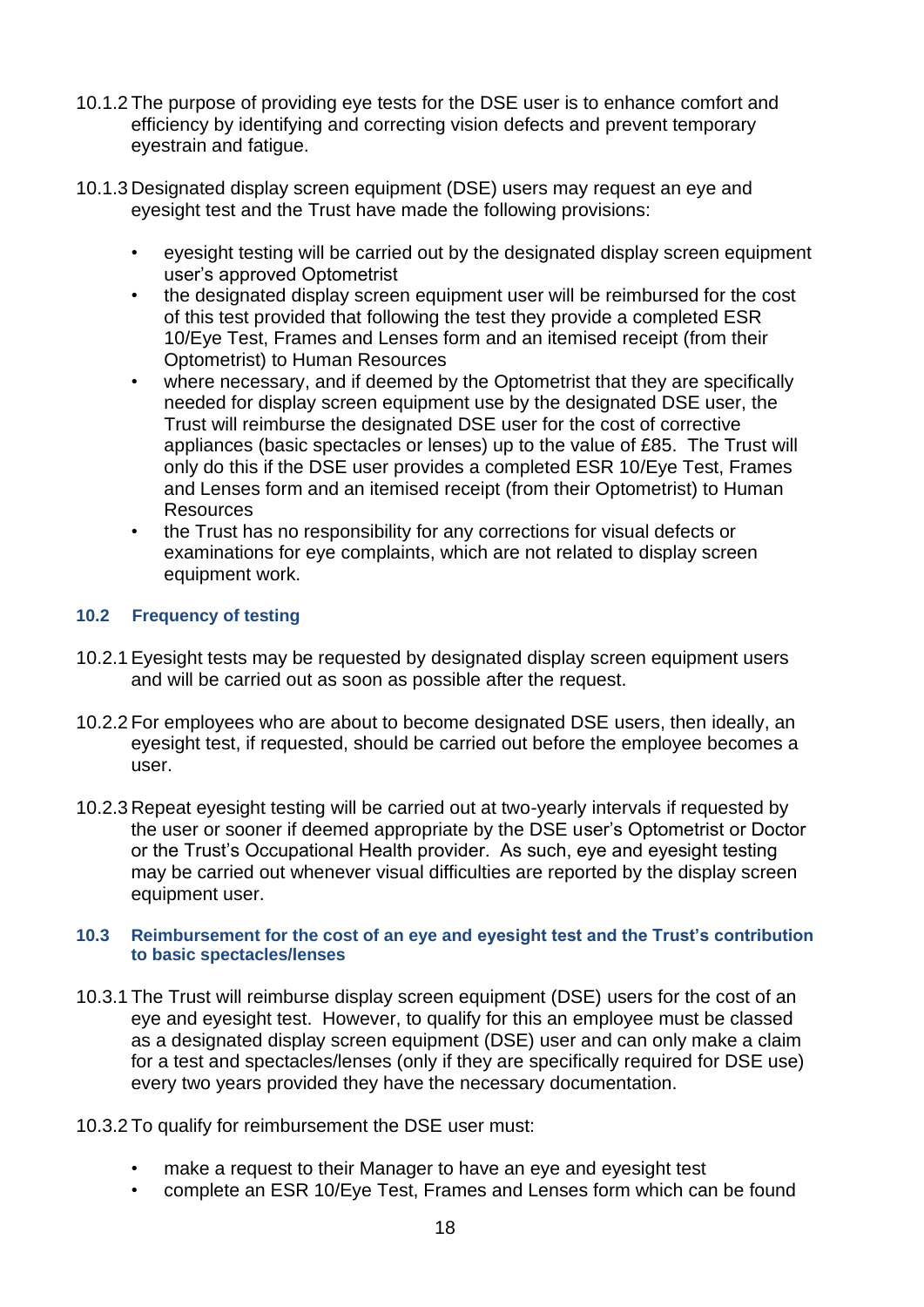on the Staff Intranet at: \SCAS\Directorate\Human Resources\Forms\

- bring the form with them to the Optometrist and following the eye and eyesight test have the Optometrist complete part 2 of the form
- obtain a receipt from the Optometrist which itemises what is being paid for and attach this to the completed ESR 10/Eye Test, Frames and Lenses form
- bring the completed ESR 10/Eye Test, Frames and Lenses form and the itemised receipt to Human Resources

Please note that no reimbursement will be made unless the form is completed by an Optometrist and is accompanied by an itemised receipt from the Optometrist.

- 10.3.3 Upon receipt of the ESR 10/Eye Test, Frames and Lenses form and the itemised receipt, Human Resources will:
	- record that the DSE user is making a claim for an eye and eyesight test
	- will place a copy of the completed ESR 10/Eye Test, Frames and Lenses form and the itemised receipt in the DSE user's file
	- forward the ESR 10/Eye Test, Frames and Lenses form and itemised receipt to Payroll.
- 10.3.4 The Trust will also bear the cost (up to £85) of the purchase of basic frames and basic lenses when required by a DSE user but only if the user requires spectacles/lenses specifically for display screen equipment use. This cost may be used as part payment towards more expensive spectacles if required by the user.
- 10.3.5 To qualify for this, the DSE user should follow the process described above for an eye and eyesight test and then submit the completed ESR 10/Eye Test, Frames and Lenses form and the itemised bill to Human Resources.

# <span id="page-18-0"></span>**11. Access to work**

- 11.1 Access to work is a national scheme funded by central government but operated through the local Job Centre Plus office. The scheme provides practical advice and financial assistance to employers to help them address any issues related to employees who have either a disability or a long-term health condition that significant impacts upon their ability at work or their ability to get to work.
- 11.2 To qualify for the scheme, employees should have either a disability or a long-term health condition that has a negative effect on their ability to do their job (12 months in duration of more).
- 11.3 To apply for the scheme, an employee should make a referral to Access to work, see details below. Although, it is a self-referral process, it is recommended that because there is a cost implication to the Trust, the employee informs and discusses the referral with their manager beforehand.
- 11.4 If the referral is accepted by the scheme, Access to work will make arrangements free of charge for an ergonomist/health professional to carry out an assessment of the employee's workstation and the tasks the employee has to carry out. From this, they will make a number of recommendations and identify in a report what equipment will be required to make reasonable adjustments to the workstation of the employee. A copy of this report is then sent to the employee and the Trust.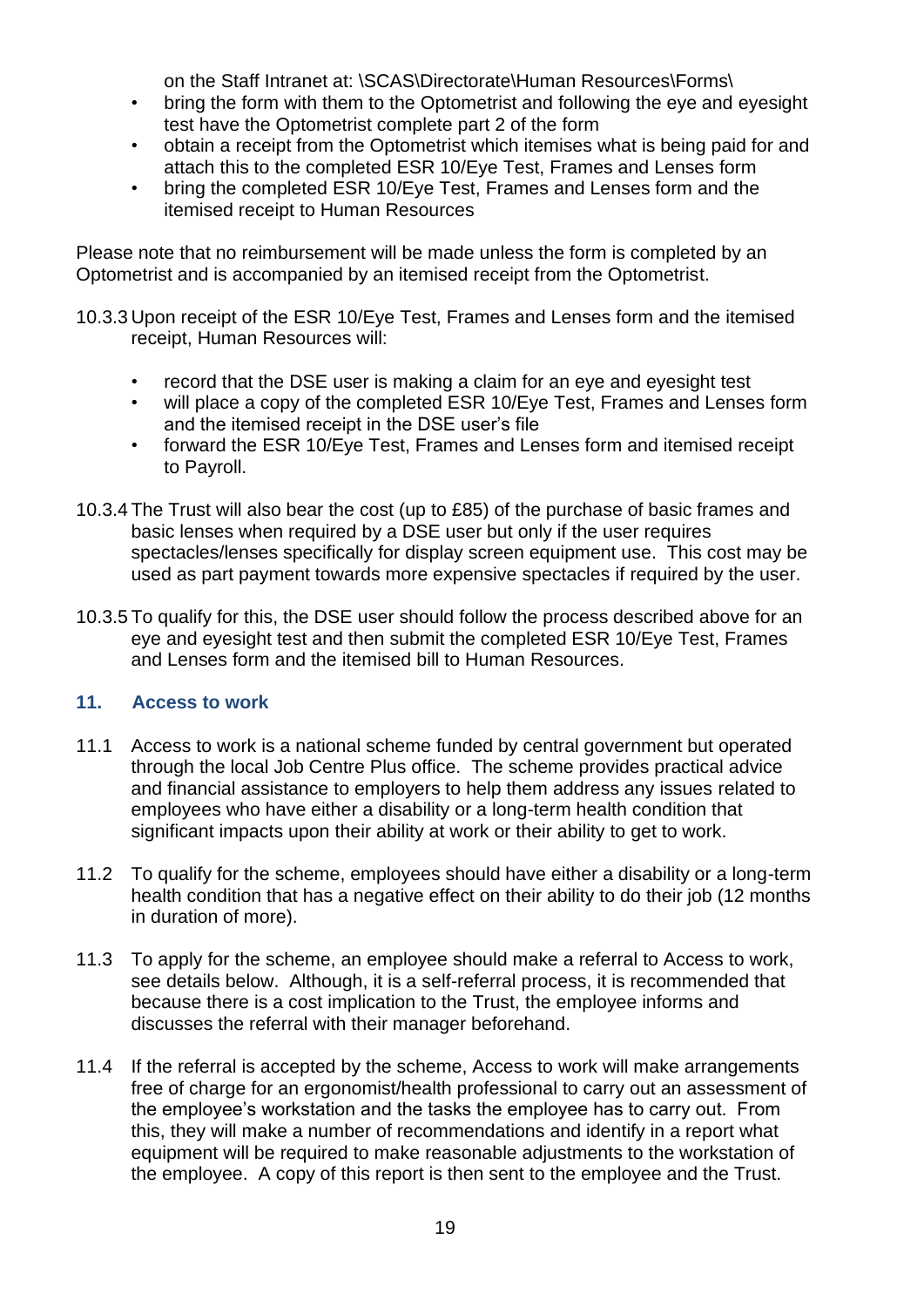11.5 For new employees, the scheme will pay for all of the recommended equipment up to the cost of £40,800. For existing employees, the scheme will pay up to 80% of the cost of the equipment, provided the Trust pays the first £1,000; and 20% of the cost for equipment or reasonable adjustments up to £10,000. For costs over £10,000, Access to work will pay the full amount of any cost between £10,000 and above. For further details contact the Risk Team at: [risk@scas.nhs.uk](mailto:risk@scas.nhs.uk) And/or: Access to Work on 0345 268 8489/0345 608 8753 or email: [atwosu.london@dwp.gsi.gov.uk](mailto:atwosu.london@dwp.gsi.gov.uk)

# <span id="page-19-0"></span>**12. Training**

- 12.1 Managers and supervisors who have to carry out display screen risk assessments must obtain training in how to carry out a display screen equipment workstation risk assessment from the Risk Team prior to undertaking any risk assessments as per this policy.
- 12.2 Staff who are designated display screen equipment uses will receive information via this policy and the DSE guidance on:
	- The existence of this policy
	- Arrangements for display screen equipment and workstation risk assessments
	- Risks associated with display screen equipment use
	- Measures to take to avoid those risks
	- Adjusting chair and positioning of display screen equipment
	- Reporting any problems with display screen equipment use
	- Changes of activity/rest breaks
	- Arrangements for eye and eyesight tests
	- Arrangements for reimbursement for corrective appliances (basic spectacles or lenses).

# <span id="page-19-1"></span>**13. Equality and diversity**

13.1 An initial screening equality and diversity impact assessment has been carried out on this policy and, as per appendix 5, is available on request.

# <span id="page-19-2"></span>**14. Monitoring**

- 14.1 The effectiveness of this policy will be monitored by the Risk Team who will provide an annual report to the Health, Safety and Risk Group which will include details on:
	- a) The number of display screen equipment and workstation risk assessments completed, and the actions taken to address any issues in a financial year.
	- b) The findings of an audit on 10% of the display screen equipment and workstation risk assessments completed in a financial year.

# <span id="page-19-3"></span>**15. Consultation and review**

15.1 A consultation exercise on the policy will be carried out with the stakeholders every three years, or less if there are any relevant changes to legislation or best practice.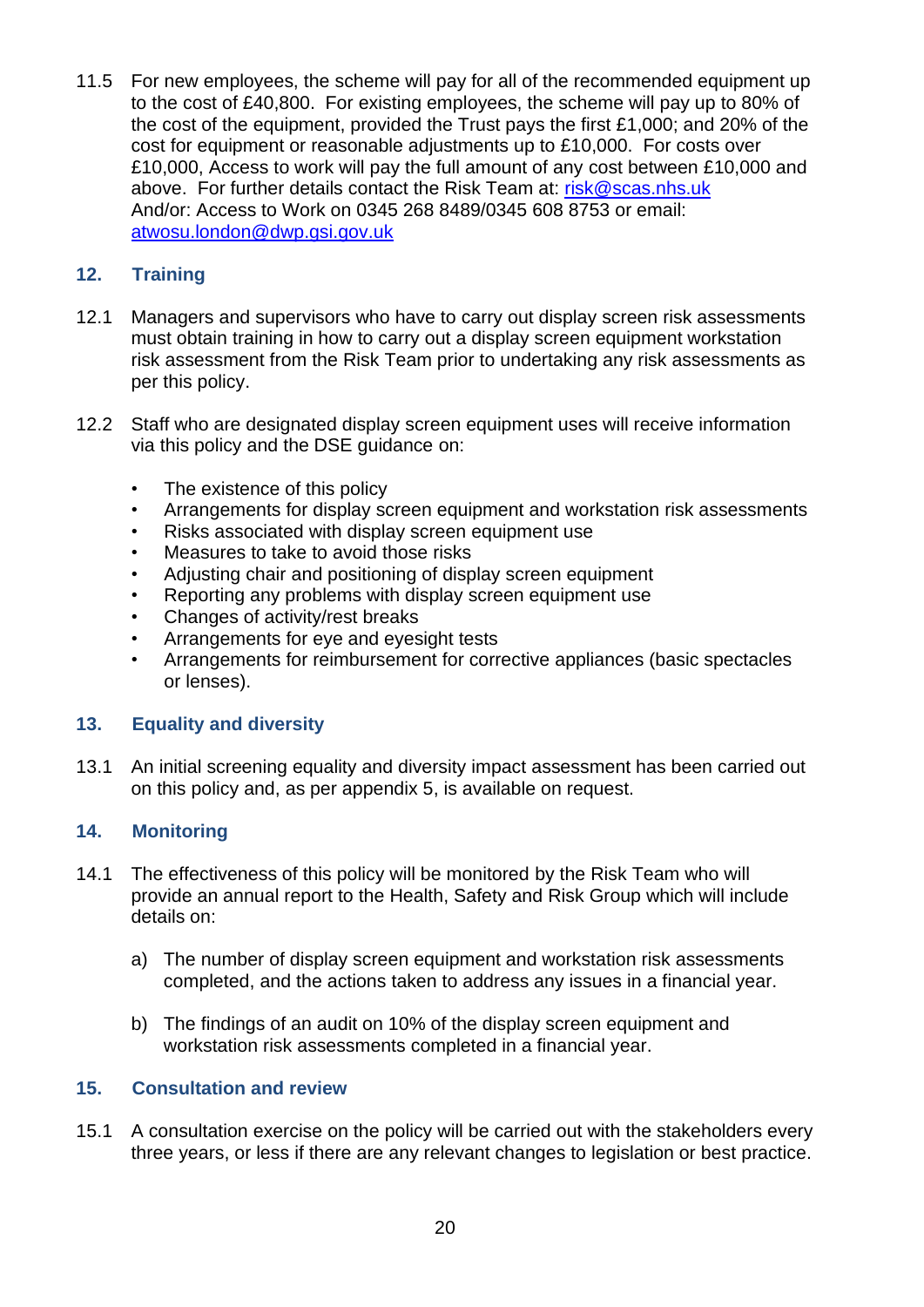# <span id="page-20-0"></span>**16. Implementation (including raising awareness)**

16.1 The policy will be implemented and communicated to managers and staff within the Trust via the weekly newsletter, Staff Matters. Emails will also be sent to senior managers and area managers asking them to bring the existence of the policy to their staff.

# <span id="page-20-1"></span>**17. References**

- Health and Safety at Work Etc. Act 1974
- Health and Safety (Display Screen Equipment) Regulations 1992
- Management of Health Safety at Work Regulations 1992 (Amended 1999)
- Workplace (Health Safety and Welfare) Regulations 1992
- Pregnant Workers Directive (92/85/EEC).

#### <span id="page-20-2"></span>**18. Associated documentation**

- Health and safety policy
- New or expectant mothers' policy
- Homeworking policy
- Employment of young persons policy
- Risk management policy
- Risk management strategy.

#### <span id="page-20-3"></span>**19. Appendix 1: Review**

19.1 This policy is regularly reviewed and updated with information in line with relevant national guidance and legislation. A full 'Review Table of Contents' is available on request.

#### <span id="page-20-4"></span>**20. Appendix 2: Display screen equipment risk assessment form**

- 20.1 The Trust has a display screen equipment risk assessment form which is available on the Staff Intranet. This form is also available on request from the Risk Team.
- 20.2 The Trust also has a display screen equipment risk assessment form specifically for homeworkers and this can be found on the Homeworkers DSE assessment App on The Hub. This form is also available on request from the Risk Team.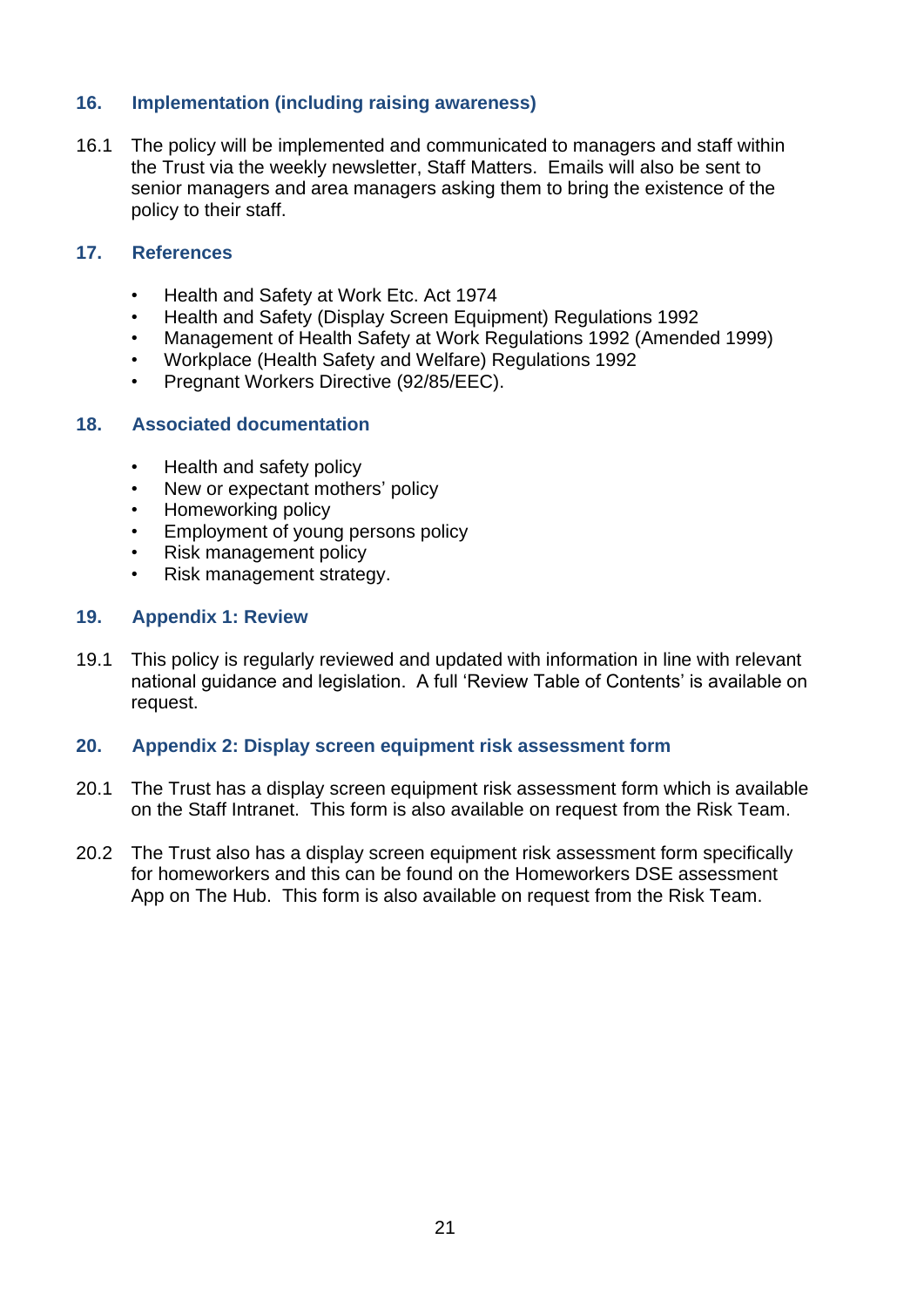# <span id="page-21-0"></span>**21. Appendix 3: Display screen equipment workstation guidance**

# **1. Introduction**

- 1.1 The following guidelines should be used in conjunction with the Display screen equipment workstation risk assessment form referred to in appendix 2.
- 1.2 The guidelines outline the minimum standards required by legislation and give practical advice on ways of reducing any problems identified.
- 1.3 Where portable display screen equipment such as laptop computers are used for more than two or three working hours continuously on most working days they should be assessed in line with this policy.

# **2. Display screen equipment workstation risk assessment**

- 2.1 Assessing the workstation involves looking at the design of the workstation and should take into account:
	- If several members of staff use one workstation;
	- The range of individual differences in stature and preferences;
	- If several workstations are in close proximity of each other.

#### **3 Electrical testing of display screen equipment**

3.1 The display screen equipment should be inspected and tested for electrical safety on an annual basis and a record of this should be held.

# **4. Screen/Display**

#### **4.1 Display screen**

- 4.1.1 Screens and keyboards must be separate (except laptop/notebook computers) and be moveable; and the screen angle must be easily adjustable horizontally and vertically. Screens must be easy to read, have a stable image and flicker free characters and they must be able to be adjusted for brightness and clarity.
- 4.1.2 For the majority of office tasks the minimum design viewing distance should not be less than 400mm.
- 4.1.3 Keeping the screen (and keyboard) clean will aid its legibility and increase user comfort.

# **4.2 Stability**

- 4.2.1 Individual perceptions of screen flicker may vary and a screen which is flicker-free for 90% of the time should be regarded as satisfying the minimum requirement. (It is not technically feasible to eliminate flicker for all users).
- 4.2.2 A change to a different display can resolve individual problems with flicker. Persistent display instabilities e.g., flicker, jump, jitter or swim, may indicate basic design problems and assistance should be sought from the Information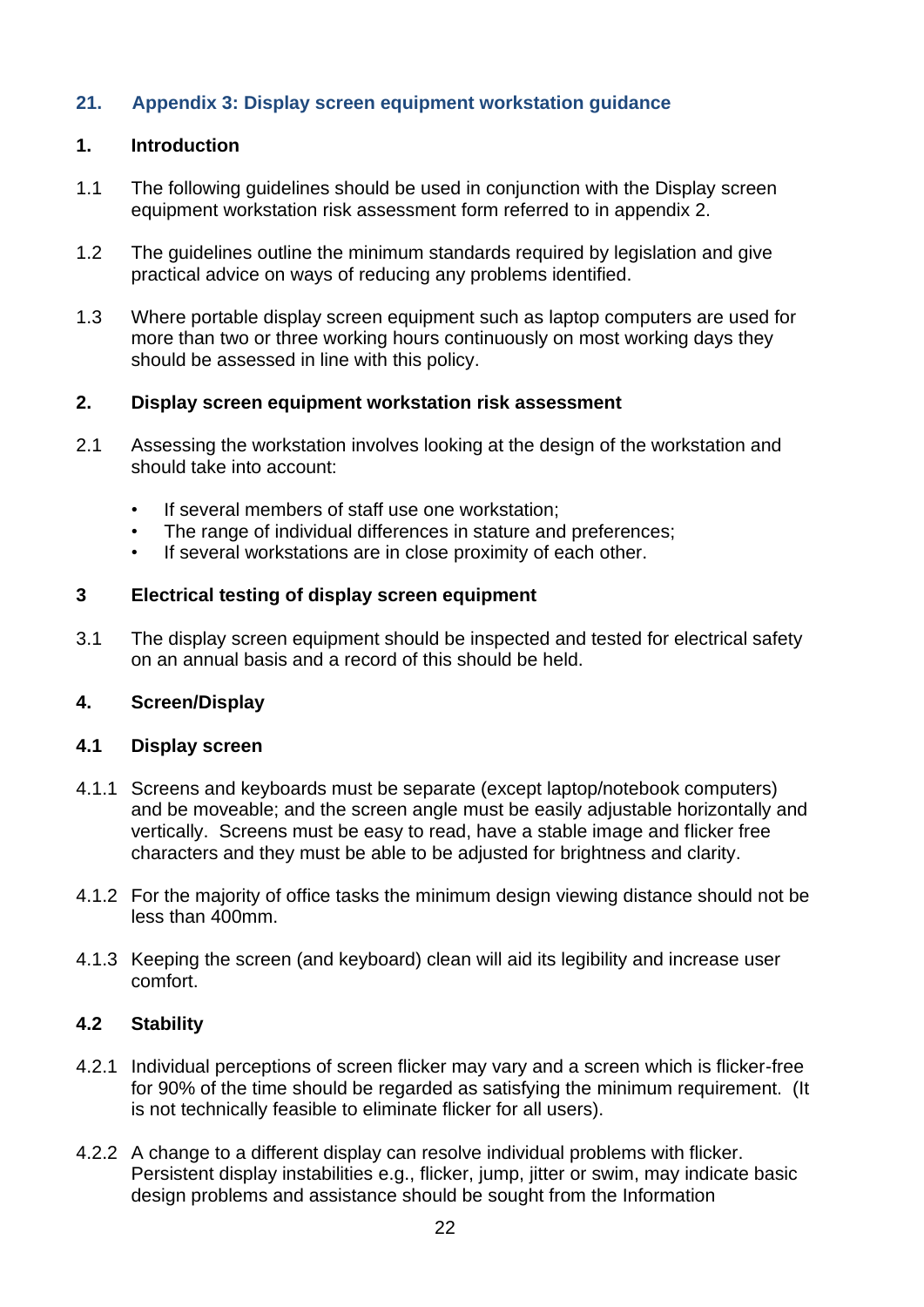Management & Technology department and/or suppliers.

# **4.3 Contrast and brightness control**

- 4.3.1 It is a legal requirement that each screen has a contrast and brightness control. All of the display screen equipment supplied to staff at the Trust is fitted with a contrast and brightness control.
- 4.3.2 Staff will, upon request, be provided with guidance require on how to adjust the brightness and contrast on their screens.

# **4.4 Reflection/glare**

- 4.4.1 Glare is a condition of vision in which there is discomfort or reduction in the ability to see significant objects on the screen. There are different forms of glare:
	- a) Disability glare (dazzle): This impairs the ability to see detail without necessarily causing visual discomfort
	- b) Discomfort glare: This causes discomfort without necessarily impairing the ability to see detail
	- c) Direct glare: This is caused when excessively bright parts of the visual field are seen directly, e.g., lamps which are inadequately shielded
	- d) Reflected glare: This term is used to describe various visual effects, such as the reduction of contrast, discomfort or distraction, produced by the reflection on the screen of light sources or other bright areas, e.g., non matt surfaces.

Whichever type of glare it is, if there is sufficient glare then this can place a strain on the user's eyes as the user's eyes have to work harder to negotiate the glare to see the characters on the screen. Therefore, it is important to reduce glare.

Glare can be minimised, if not completely avoided, by using the following techniques:-

- light fittings should be shielded so that the source of light is not visible from working positions. The use of shades or shields around the fittings and indirect lighting such as uplighters should be explored
- the amount and direction of daylight through windows should be controlled. Internal blinds and curtains, external shades and reduced transmission glass are all techniques which can be applied
- the room should be arranged by considering the effects of natural and artificial lighting on the equipment to be used and the tasks to be done
- the equipment should be arranged on the workstation to make the best use of local light conditions and to avoid any potential problems
- the display screen should ideally be placed at right angles to windows and between (and parallel to) rows of luminaries. Source documents should be placed in well-lit areas of the workstation
- the tilt and swivel adjustments on the display (or workstation) and other equipment (such as copy holders) should be used to get optimum working conditions for the user
- anti-glare 'treatment' of the display surfaces is now common and may prevent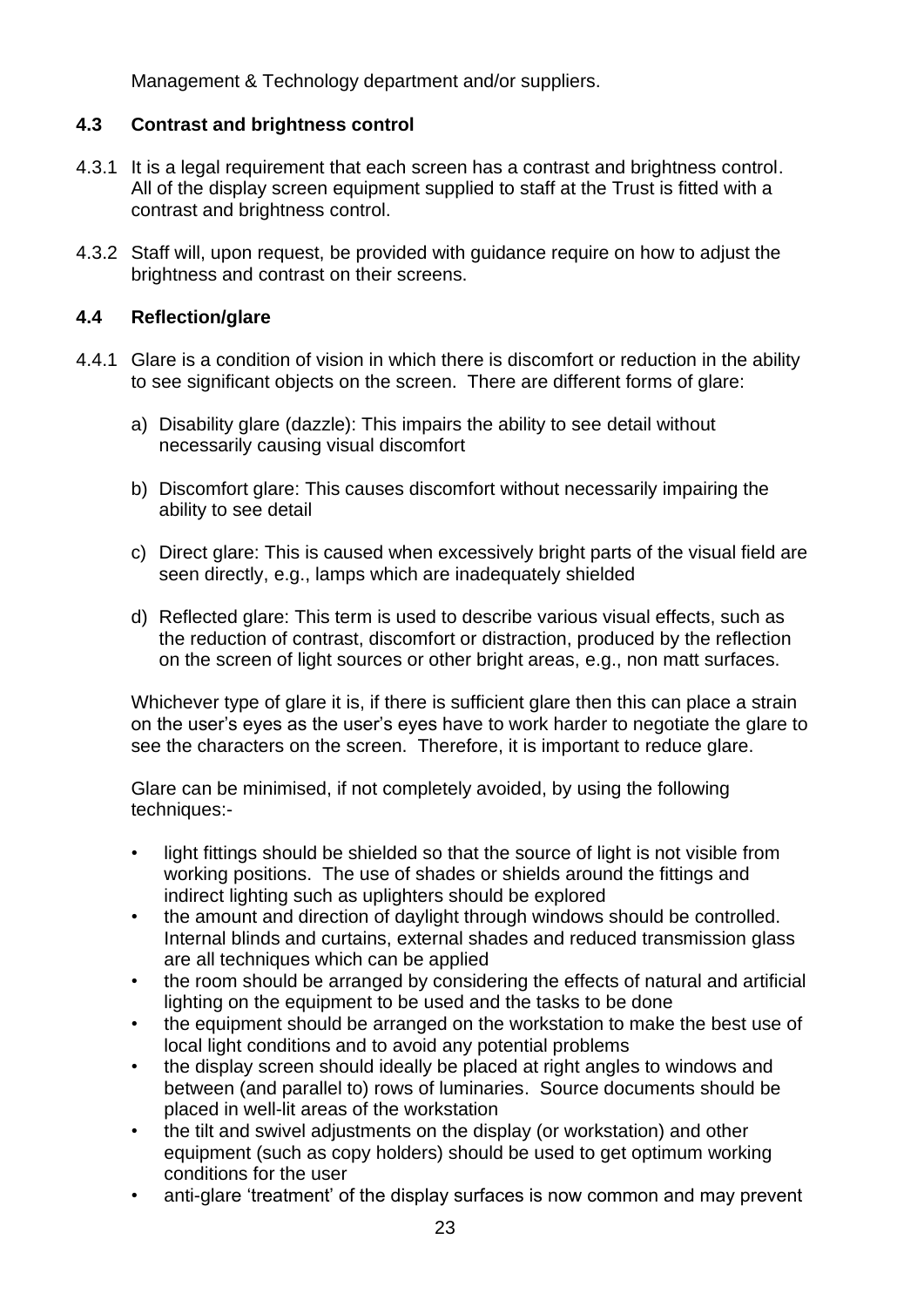any adverse effects of working with displays in offices with inappropriate lighting

• anti-glare screens are useful in some circumstances.

It is not always possible to reduce the entire glare on the screen and it is not a requirement that there is no glare at all.

# **5 Screen adjustability**

- 5.1 Adjustment mechanisms allow the screen to be tilted or swiveled to avoid glare and reflections and enable the worker to maintain a natural and relaxed posture. They may be built into the screen, form part of the workstation furniture or be provided by separate screen support devices. They should be simple and be easy to use. Screen height adjustment devices, although not essential, may be a useful means of adjusting the screen to the correct height for the worker.
- 5.2 The height of the screen should be positioned so that when the DSE user is sat upright at their workstation the top of the screen is level with the user's eye line.

# **6. Keyboard**

- 6.1 Most keyboards comply with regulations.
- 6.2 The keyboards should have a matt surrounding to avoid reflective glare. The keys should have low reflecting surfaces, be legible and have concave tops which follow the shape of the fingers.
- 6.3 Keyboard design should allow workers to locate and activate keys quickly, accurately and without discomfort. The choice of keyboard will be dictated by the nature of the task and determined in relation to other elements of the work system.
- 6.4 The space between the keyboard and edge of the desk should be sufficient (at least 100mm) to provide support for the hands of the user.
- 6.5 It is not a requirement of the DSE Regulations to provide a split or otherwise 'ergonomic' keyboards for all users.

# **7. Mouse and mouse mats**

- 7.1 The mouse should be fully operational and be positioned near to the user. Any problems with the mouse should be reported to your line manager.
- 7.2 If a mouse mat is provided it should have a non-reflective surface.

# **8. Desk**

8.1 The desk should be robust, firmly constructed and of sufficient height. The space underneath the desk should be clear and free from any miscellaneous items so as to allow the user to vary their posture and reduce the risk of muscle fatigue.

# **9. Chair**

9.1 The chair should be stable and allow the user easy freedom of movement and a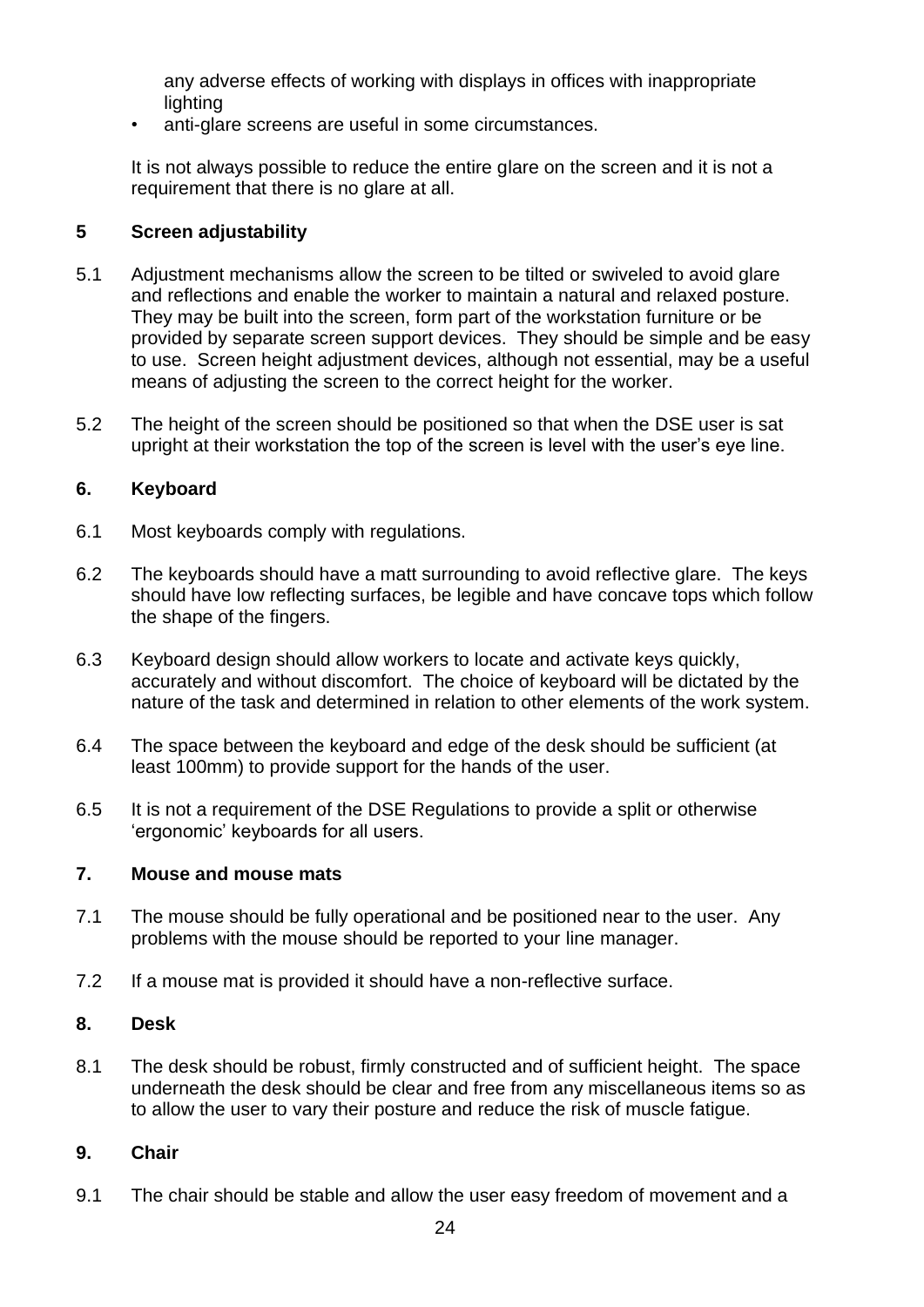comfortable position. The DSE user's chair:

- should provide good support for the user's back and buttocks
- have a well-balanced base with five feet on castors or gliders
- have swivel component
- have a seat height and back rest that is adjustable in height and tilt
- 9.2 All new chairs ordered by Trust purchasing staff must meet the minimum requirements:-
	- adjustability in height should ideally be between 34-52cm
	- back rest adjustment in height should be between 38-42cm.

# **10. Footrest**

- 10.1 Footrests may be necessary where individual workers are unable to rest their feet flat on the ground in relation to correct desk/seat height adjustment. A footrest should not be used when they are not necessary as this can result in poor posture.
- 10.2 Footrests may have either a fixed or adjustable height or angle. The non-slip surface should have a minimum size of 450mm in length and 350mm in width.

# **11. Printer**

11.1 The printer should be easily accessible to the operator(s). However, printers and other office machinery can cause noise so this should be considered when locating this equipment. Noise levels from such equipment should be controlled so that it does not impair concentration or prevent normal conversation (unless the noise is designed to attract attention, for example to warn of a malfunction). Where the risk assessment indicates, consideration must be given to repositioning of the equipment, or placing equipment on sound absorbing surfaces or fitting equipment within soundproof screening.

# **12. Laser printer and photocopiers**

12.1 Staff should be seated at least one metre from any laser printers and photocopiers. This is because laser printers and photocopiers can produce ozone. Laser printers should be shared to reduce the number of printers in the work area.

# **13. Document holder**

- 13.1 In tasks where the DSE user works from paper documents, a document holder is often useful. The document holder should be adjustable both in height and angle. It should be positioned so that it is at the same height of the screen; and the viewing distance should also be the same as this will help the user to minimise changes in focus and avoid neck problems. It should be a size which comfortably accommodates the size of documents which it has to support. The surface of the document holder should be non-reflective.
- 13.2 Other aspects of the task also have to be considered, for example, if handling the document is essential, then the document holder should not restrict this action.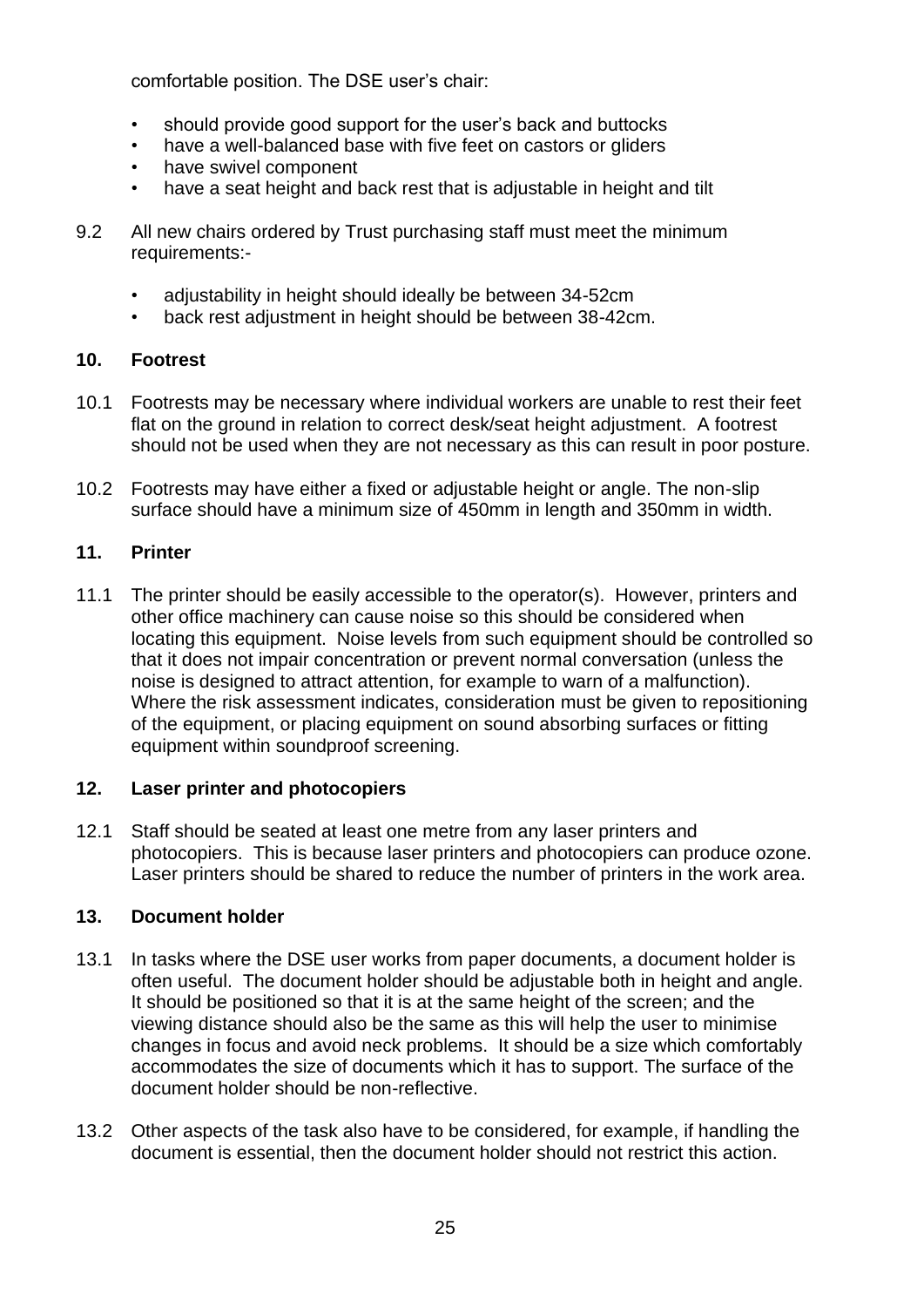# **14. Working posture**

- 14.1 When assessing the working posture of a display screen equipment user, adhere to the following steps:
	- Adjust the chair first in relation to the desk (ignore, for a moment, the height of the chair from the floor)
	- When the operator sits with a straight back, the back rest should support the curve of the lower back and the shoulders should be relaxed
	- When putting the hands on the keyboard there should be approximately a 90° angle in the elbows and the wrist should be straight
	- Now see whether the seat is at the right height above the floor. Check that the user has a 90° angle in hips and knees, the feet are flat on the floor and the back firmly against the back rest. If the operator feels pressure on the underside of their thighs, or their feet are not touching the ground fully, then a footrest is required
	- Are the knees noticeably higher than the hips if so, probably a higher desk is required
	- The ideal workstation should permit display screen equipment users to adopt a healthy, comfortable posture without overloading the musculoskeletal system. This will be achieved if the following points are considered:
		- $\triangleright$  Frequently used equipment controls, displays and work surfaces are located within easy reach, particularly the mouse and keyboard
		- $\triangleright$  The opportunity is provided to change seated posture frequently to avoid fatigue and tension associated with maintaining a fixed posture
		- $\triangleright$  Frequent repetitive movements with extreme extension or rotation of the limbs or trunk are avoided.

# **15. Environment**

# **15.1 Layout**

- 15.1.1 Even when it is possible to control the work environment within strict limits, individuals working in that environment will vary in their judgement of its acceptability. This is partly because of the range of personal preferences and partly because different tasks may require quite different environments.
- 15.1.2 Display screen equipment work can often restrict the opportunities that individuals have for moving about in a room and the degree of individual control over their own environment should be as high as possible including the ability to temporarily vary the workstation while they are at it.
- 15.1.3 In large rooms containing many people, care should be taken to ensure that one person's preferred conditions do not interfere with the comfort of other people in the room. For example, a desk lamp may be positioned to illuminate documents on a desktop, but it may also be the cause of glare to someone working elsewhere in the room.
- 15.1.4 The location of the equipment should be arranged on the work surfaces so that the most frequently used items are in convenient positions.
- 15.1.5 When designing the layout, you have to use your rational judgement and keep in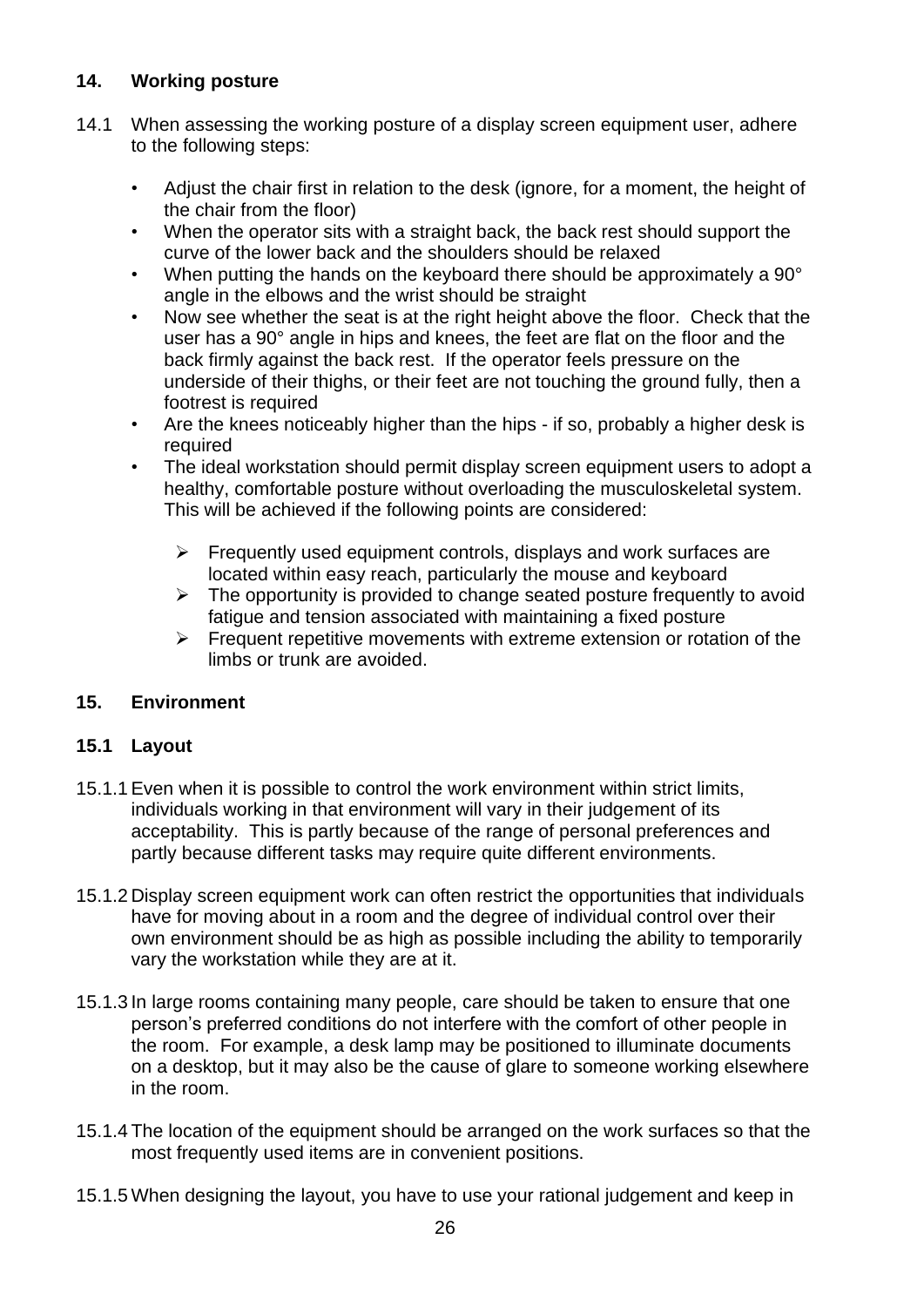mind that the design should contribute to the ease of use of the display screen equipment by allowing the users to:

- a) read the screen and documents without excessive head movements or visual fatique
- b) operate controls accurately and without discomfort
- c) adopt an unrestricted posture.

# **15.2 Access**

15.2.1 Switches/plugs etc. should be accessible to both users and service engineers.

15.2.2 The width of the access ways and the space behind chairs should not restrict this.

# **15.3 Desk space requirements**

- 15.3.1 It is important that support surfaces for display screen and other equipment and material used at the workstation allows adequate clearance for postural changes. This means adequate clearances for thighs, knees, lower legs and feet under the work surface and between furniture components.
- 15.3.2 It is important that there is sufficient leg room underneath the work surfaces. The space should allow unobstructed leg room for taller DSE users and permit easy access for all DSE users. This will allow users to vary their posture whilst sitting at the workstation and reduce their risk of muscle fatigue.
- 15.3.3 From the front edge, there should be a minimum of 45 cm unobstructed leg room and 60 cm foot room. The space at floor level should be at least 1 cm.
- 15.3.4 The clearance across the knee space underneath the work surface should be at least 58 cm (a clearance of 61cm is preferred).
- 15.3.5 At the front edge of the work surface, the distance from the floor to the underside of the work surface should be not less than 62 cm.

# **15.4 Size and finish and edges of the work surfaces**

- 15.4.1 The size of the work surfaces provided should be determined by the requirements of the whole task. As well as accommodating DSE equipment, many workstations have to provide space for other items, e.g., telephones, source documents and note pads. The surface area available should permit a flexible arrangement of all the components to be accommodated and should allow:
	- the user to correctly position their hands when using the keyboard or the mouse.
	- for a gap between the keyboard and the edge of the desk so that the user's hands can be supported when not keying in.
- 15.4.2 The finish of the work surface should be matt to minimise reflections from overhead or task lighting.
- 15.4.3 The work surface and supporting framework should be free from sharp corners and edges.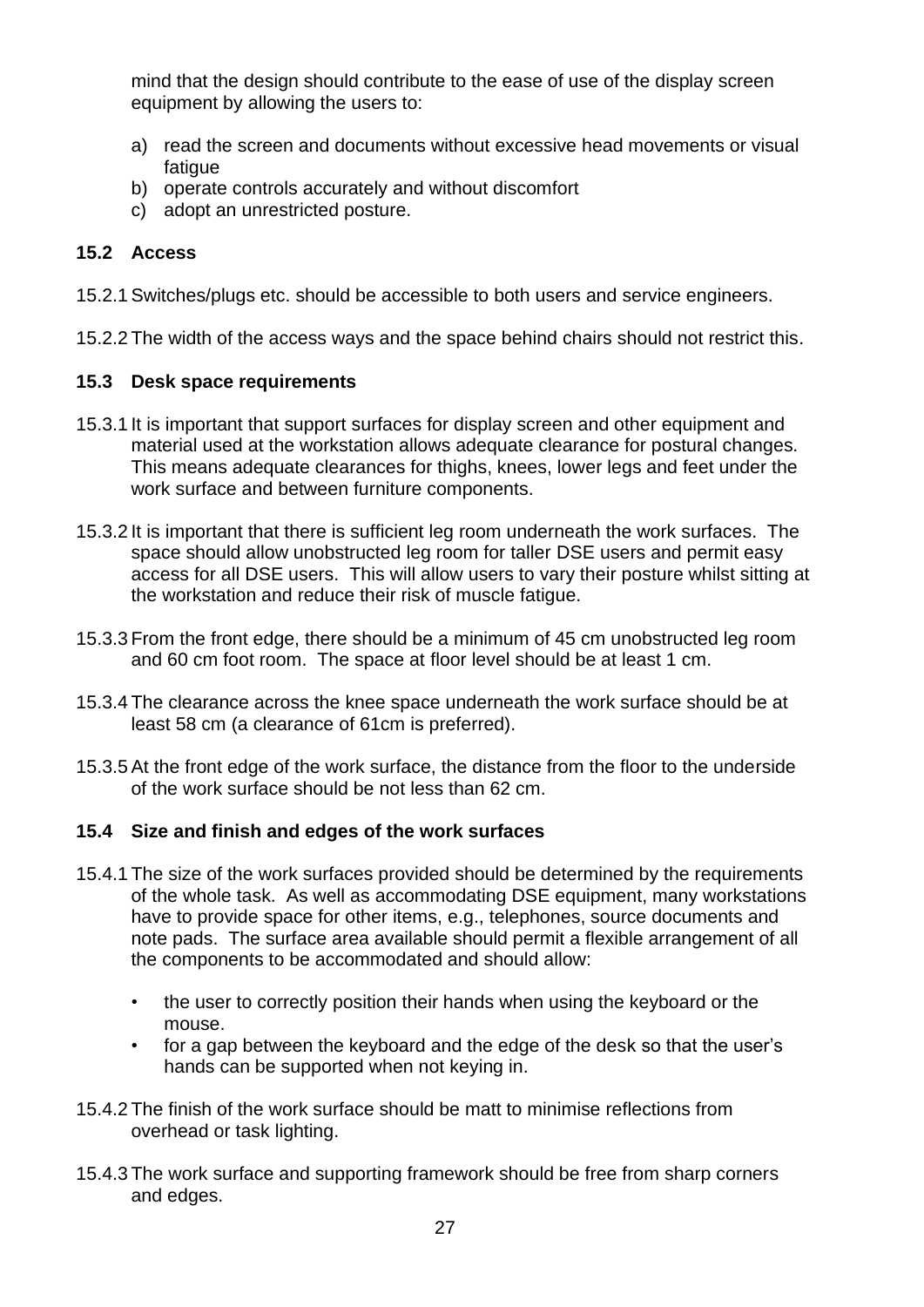# **15.5 Lighting**

- 15.5.1 The general level of lighting should be adequate. There should be a minimum of glare from windows and overhead lighting.
- 15.5.2 The general level of luminance should be such that the screen and source document can be read comfortably.
- 15.5.3 Some additional local lighting may be required, depending on the tasks and the type of display used. Any supplementary individual lighting should not adversely affect the visual conditions of users at adjacent workstations.
- 15.5.4 It is essential that any local lighting is under the control of the person for whom it is provided.
- 15.5.5 The recommended level of luminance is between 330-350 lux measured horizontally at work surface height.

# **15.6 Heating and ventilation**

- 15.6.1 Electronic equipment can be a source of dry heat which can impact upon the thermal environment at the workstation and can cause discomfort and problems such as sore throats and eyes and dry skin.
- 15.6.2 Therefore ventilation and humidity should be comfortable and be maintained at a level which prevents discomfort and the problems of sore throats, eyes and dry skin. Installing plants in an office environment are an effective way of improving humidity levels.

# **15.7 Noise**

- 15.7.1 Noise from equipment such as printers should be kept to levels which do not impair concentration or prevent normal conversation (unless the noise is designed to attract attention, e.g., to warn of a malfunction).
- 15.7.2 Noise can be reduced by replacement, sound-proofing or repositioning of the equipment; sound insulation partitions between noisy equipment and the rest of the workstation are an alternative.

# **16. Task Design and Software**

- 16.1 Principles of Task Design
- 16.1.1 Inappropriate task design can be among the causes of stress at work. Stress jeopardises employee motivation, effectiveness and efficiency and in some cases it can lead to significant health problems.
- 16.1.2 The regulations are only applicable where health and safety rather than productivity is at risk.
- 16.1.3 Staffing levels should be matched to volumes of work so that individual users are not subject to stress through overwork or underwork.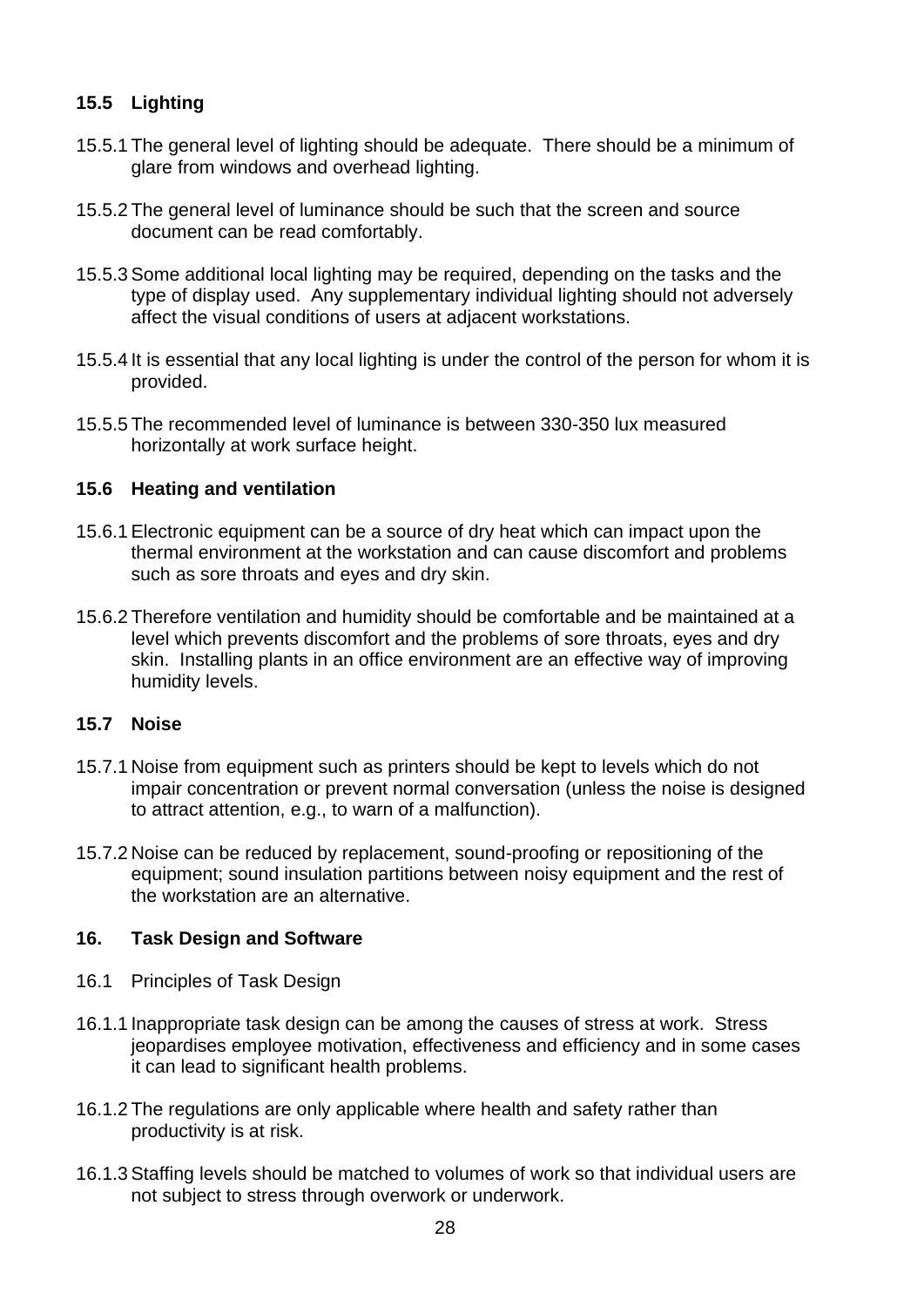- 16.1.4 Where possible, users should be allowed to participate in the planning, design and implementation of work.
- 16.1.5 Jobs should be designed in a way that offers, where possible, user's variety, opportunities to exercise discretion etc.

# **16.2 Software**

- 16.2.1 In designing, selecting, commissioning, modifying software and in designing tasks using DSE the following principles should be taken in account:-
	- Software must be suitable for the task
	- Software must be easy to use and, where appropriate, adaptable to the users' level of knowledge or experience; no qualitative or quantitative checking facility may be used without the knowledge of the users
	- Systems must provide feedback to users on their performance
	- Systems must display information in a format and at a pace which are adapted to operators
	- The principles of software ergonomics must be applied in particular to human data processing.

# **17. Rest pauses/Changes of activity**

17.1 In most tasks, natural breaks, changes of activity or pauses occur as a consequence of the inherent organisation of the work. These informal breaks and/or changes of activity help to maintain performance by preventing the onset of fatigue. It is difficult to be specific about guidance on rest pauses. However, short frequent breaks and changes of activity are better than longer occasional ones e.g., 5-10 minutes every hour is better than 15 minutes every 2 hours.

# **18. Cable management**

18.1 All cables must be securely fastened and routed so that they do not cause a snagging/tripping hazard. Where cables must cross walkways they must be covered and firmly fixed to the floor or positioned up and over door openings where practicable.

# **19. Maintenance of Equipment**

19.1. All display screen equipment will be installed and properly maintained in accordance with the manufacturer's instructions. Any difficulty experienced in the operations of any display screen equipment, and any fault discovered in other parts of the system, must be reported immediately to the Information Management and Technology (IM&T) department, and the appropriate Supervisor or Manager must be advised. To ensure optimum performance of display screen equipment, the screen and keyboard must be cleaned regularly.

# <span id="page-28-0"></span>**22. Appendix 4: Responsibility**

22.1 The responsibility for this policy is shared between various Policy Groups, Lead Director/Officers, Working Groups and Committee members.